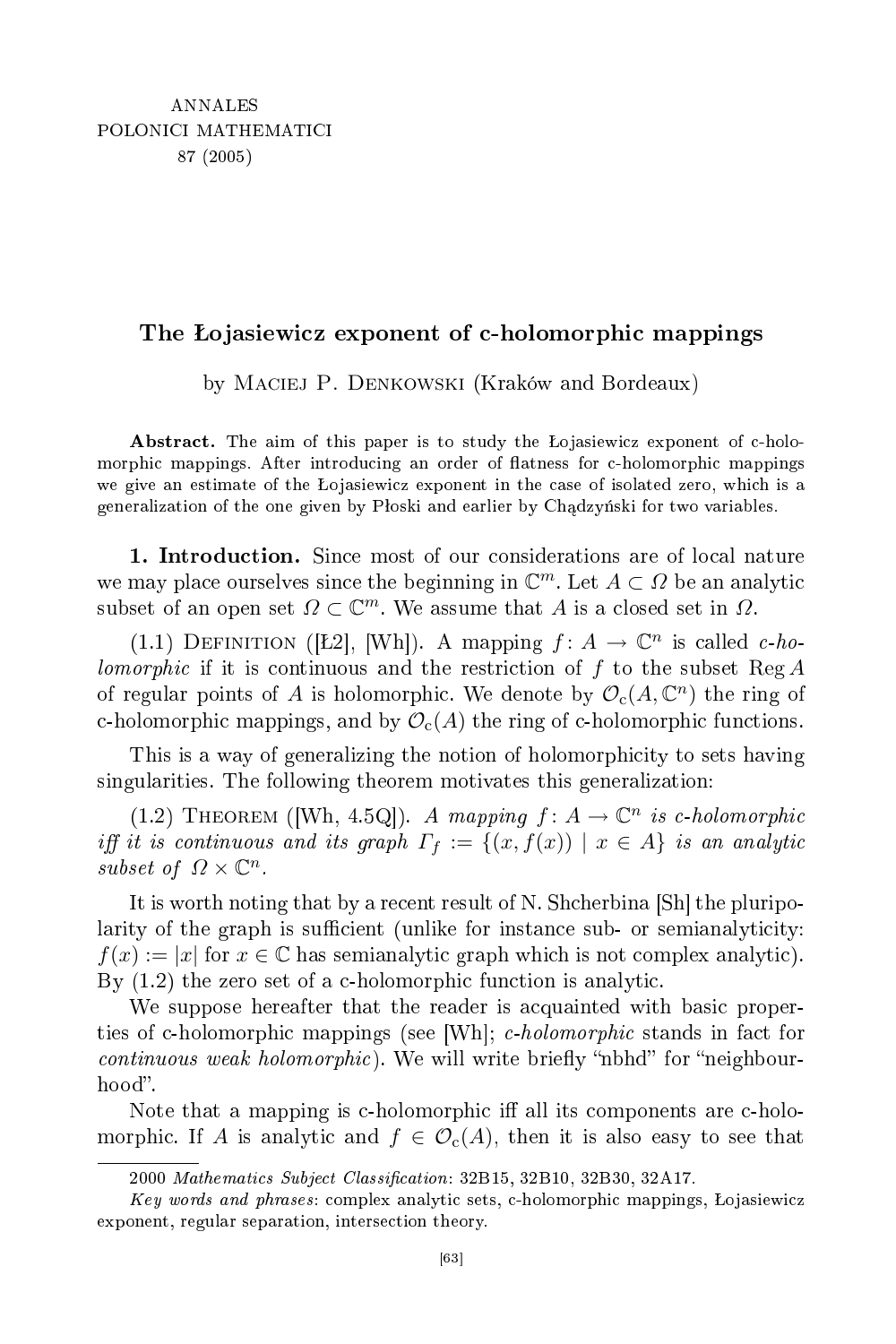$\dim_a A = \dim_{(a, f(a))} \Gamma_f$  for  $a \in A$ . Each regular point  $a \in A$  gives a regular point  $(a, f(a))$  on the graph. Above a singular point  $a \in \text{Sng } A$  one has either a singular point of the graph, or a regular point  $b := (a, f(a))$  for which the tangent space  $T_b\Gamma_f$  contains  $\{0\}\times\mathbb{C}$  (in that case see Theorem (1.3) below). Finally, it is clear that a c-holomorphic mapping has an irreducible graph iff its domain is an irreducible set, which is also valid for germs. Many of the theorems on
erning holomorphi fun
tions have a straightforward analogue for c-holomorphic functions, at least as long as they do not involve differential structure.

We also assume that the reader is acquainted with the intersection theory as presented in  $[T2]$  and  $[Dr]$ .

We finish this section by giving a characterization of holomorphic germs on an analyti germ. It may be known, but for the onvenien
e of the reader we provide a proof. We denote by  $T_a^{\text{Zar}} X$  the Zariski tangent space of an analytic germ  $X_a$  at a point  $a \in \mathbb{C}^m$  (see [Wh]).

(1.3) THEOREM. Let  $f \in \mathcal{O}_c(A_a, \mathbb{C}^n)$  be a c-holomorphic germ on the analytic germ  $A_a$  at  $a \in \mathbb{C}^m$ . Then f is holomorphic (i.e. has a holomorphic extension to a nbhd of a in  $\mathbb{C}^m$ ) iff  $T^{Zar}_{(a,f(a))}\Gamma_f \cap (\{0\} \times \mathbb{C}^n) = \{0\}.$ 

Before proving this theorem we re
ord the following lemma (we assume submanifolds to be analyti
):

(1.4) LEMMA. Let  $\Gamma \subset \mathbb{C}^m \times \mathbb{C}^n$  be a k-dimensional submanifold with  $k \leq m$  and such that  $T_a \Gamma \cap (\{0\} \times \mathbb{C}^n) = \{0\}$ . Then there exists an mdimensional submanifold  $\widetilde{\Gamma}$  such that  $\widetilde{\Gamma}_a \supset \Gamma_a$  (as germs at a),  $T_a \widetilde{\Gamma} \supset T_a \Gamma$ and still  $T_a \widetilde{\Gamma} \cap (\{0\} \times \mathbb{C}^n) = \{0\}.$ 

One proves this lemma by taking a biholomorphism straightening  $\Gamma$  in a nbhd  $U \ni a$  and rewriting the condition on the tangent space.

*Proof of Theorem (1.3).* For simplicity assume that  $a = f(a) = 0$ . For the "if" part take  $F \supset f$ , a holomorphic extension of f to a nbhd of zero in  $\mathbb{C}^m$ . Taking a submersion describing  $\varGamma_F$  it is easy to see that  $T_0^{\mathrm{Zar}}\varGamma_f\cap(\{0\}\times \mathbb C^n)\subset$  $T_0 \Gamma_F \cap (\{0\} \times \mathbb{C}^n) = \{0\}.$ 

To prove the "only if" part observe first that the assumption leads to  $m \geq \dim T_0^{\text{Zar}} F_f$ . There exists a submanifold  $\Gamma$  such that  $\Gamma_0 \supset (\Gamma_f)_0$  and  $T_0 \Gamma = T_0^{\text{Zar}} \Gamma_f$ . By Lemma (1.4) we find an *m*-dimensional submanifold  $\tilde{\Gamma}$ whose germ at zero contains the germ  $\Gamma_0$  and whose tangent space at zero meets  $\{0\} \times \mathbb{C}^n$  only at zero. By the implicit function theorem  $\widetilde{\Gamma}$  is then the germ of the graph of a holomorphic function over  $\mathbb{C}^m$ .

NOTE. Example  $(2.4)$  in the following section shows that one cannot repla
e in this theorem the Zariski tangent spa
e by the tangent one of the graph.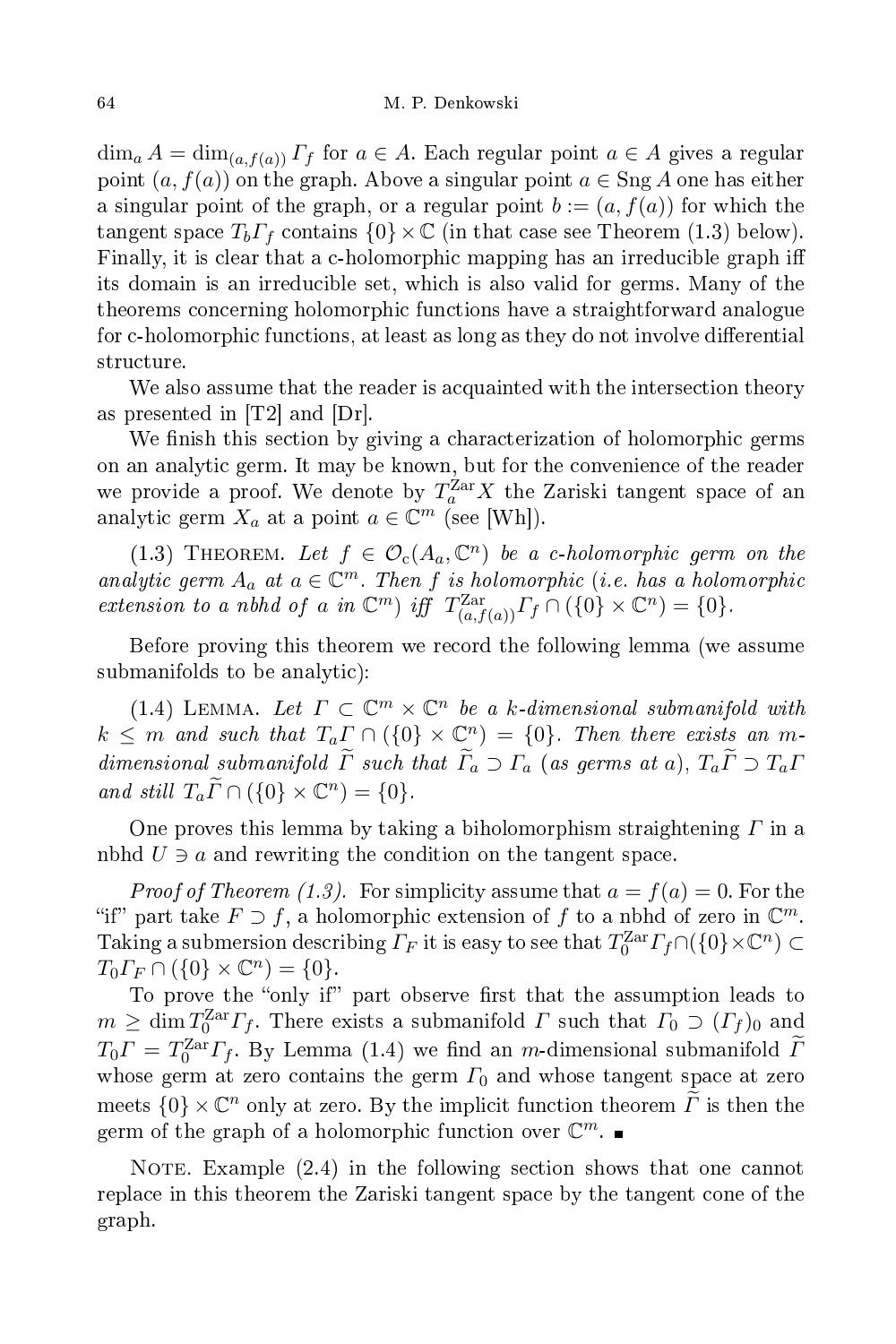2. The Lojasiewicz exponent of c-holomorphic maps. The notion of regular separation of closed sets can be found in [L1], [T1]. We recall that any two analytic sets X and Y are separated at points  $a \in X \cap Y$  with some exponent  $\alpha > 0$  (depending on the point; we say that X and Y are  $\alpha$ -separated at a), i.e. in a nbhd  $U \ni a$  we have

 $dist(z, X) + dist(z, Y) \geq c dist(z, X \cap Y)^{\alpha}$ 

for some  $c > 0$ . We introduce the *Lojasiewicz exponent* for analytic sets:

 $\mathcal{L}(X, Y; a) := \inf\{\alpha > 0 \mid X \text{ and } Y \text{ are } \alpha \text{-separated at } a\}$ 

where  $a \in X \cap Y$  and  $X, Y$  are analytic subsets of the open set  $\Omega \subset \mathbb{C}^m$ . From the inequality dist(z, X)+dist(z, Y)  $\leq 2$  dist(z, X $\cap$ Y) it follows easily that  $\mathcal{L}(X, Y; a) > 1$  if X or Y has empty interior. In the case of an isolated intersection one can find an elegant characterization of this exponent in [T1] (for the general case see  $[Cg], [Cg]$ ).

We use regular separation to prove the following simple theorem which is basic for our further considerations (we are working in the case  $m \geq 1$ ).

(2.1) THEOREM. Let  $f \in \mathcal{O}_c(A, \mathbb{C}^n)$  with  $A \subset \Omega$  and  $\Omega \subset \mathbb{C}^m$  open. For each  $a \in f^{-1}(0)$  the mapping f satisfies condition (s) at the point a, i.e. there exist a nbhd U of a and constants  $c, \alpha > 0$  such that

$$
(*) \qquad |f(x)| \ge c \operatorname{dist}(x, f^{-1}(0))^{\alpha}, \quad x \in U \cap A,
$$

where the distance comes from any of the usual norms on  $\mathbb{C}^m$ .

Condition  $(*)$  is clearly a condition on germs. If U is small enough to have  $dist(x, f^{-1}(0)) < 1$ , then (\*) holds for any exponent  $\alpha' \geq \alpha$ . It is therefore natural to study the best exponent, i.e. the *Lojasiewicz exponent*:

 $\mathcal{L}(f; a) := \inf{\alpha > 0 \mid f \text{ satisfies condition } (s) \text{ at } a \text{ with exponent } \alpha}.$ 

If  $A_a = \bigcup_{j=1}^r A^{(j)}$  is the decomposition of the germ  $A_a$  into irreducible components, then  $\mathcal{L}(f; a) \leq \max_{j=1}^r \mathcal{L}(f|_{A^{(j)}}; a)$ , where  $f|_{A^{(j)}}$  denotes the restriction of f to  $A^{(j)}$ . If a is isolated in the fibre  $f^{-1}(0)$  or, more generally, if the germ  $(f^{-1}(0))_a$  is contained in  $\bigcap_j A^{(j)}$ , then equality holds.

However, the inequality may also be strict: take for instance in  $\mathbb{C}^3$  the  $sets\ A^{(1)} := \{y^2 = x^3\} \times \mathbb{C},\ A^{(2)} := \{y = 0\}$  and the c-holomorphic function  $f(x,y,z)$  defined to be  $y/x$  on  $A^{(1)}\backslash\{x=y=0\},$  and  $0$  on the whole of  $A^{(2)}.$ Then  $\mathcal{L}(f; 0) = 1/3$ ,  $\mathcal{L}(f|_{A^{(1)}}; 0) = 1/2$  and obviously  $\mathcal{L}(f|_{A^{(2)}}; 0) = 0$ .

Note that the Lojasiewicz exponent is a biholomorphic invariant exactly as in the holomorphic case, i.e. for any biholomorphisms  $\varphi$  and  $\psi$  the mappings f and  $\psi \circ f \circ \varphi$  have the same exponent at a and  $\varphi^{-1}(a)$  respectively (this permits the notion to be applied on manifolds as well). It does not depend on the norm chosen and one checks that it is intrinsic.

Due to the generalized mean value theorem we obtain: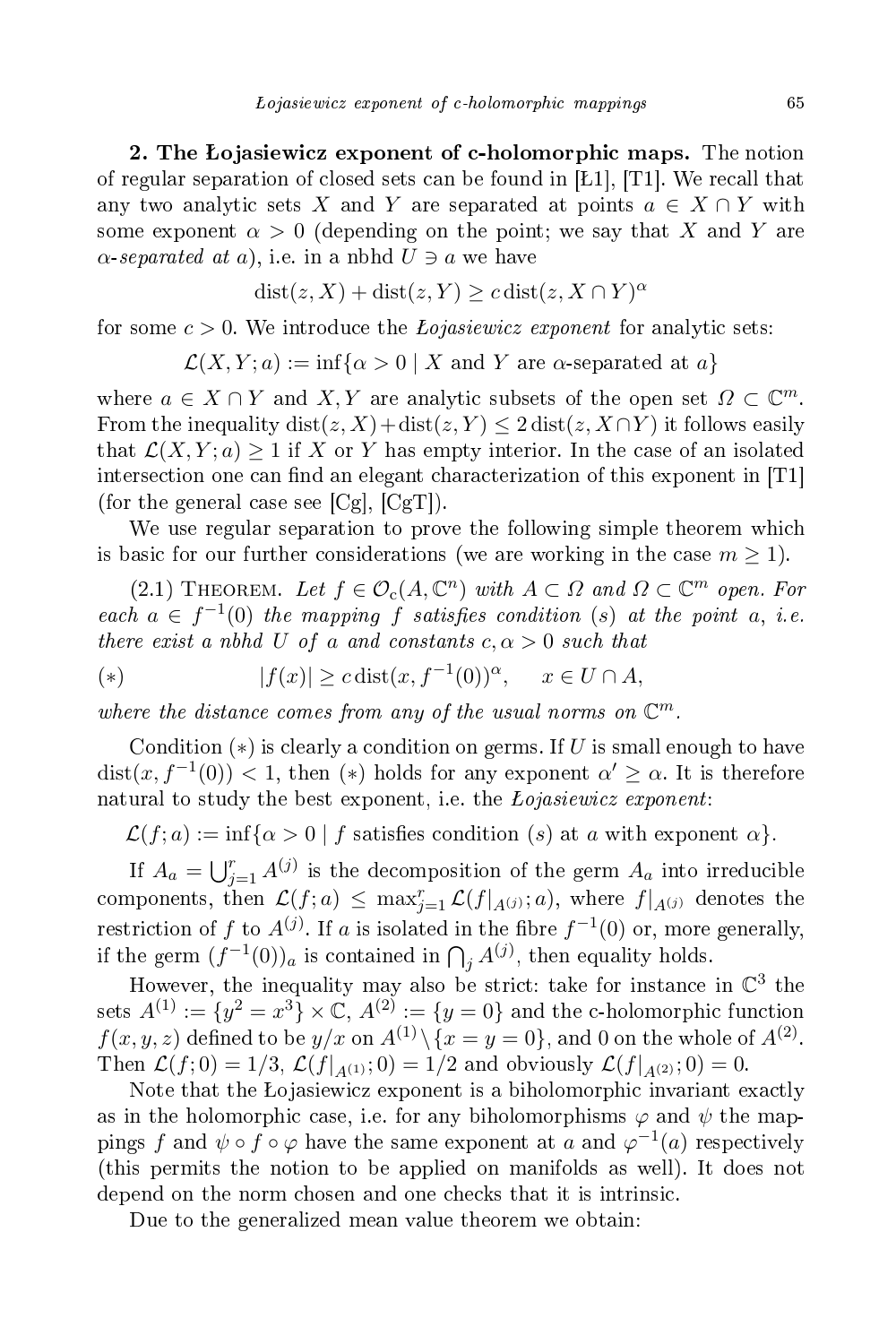## M. P. Denkowski

 $(2.2)$  THEOREM. Let A be an analytic set of pure dimension k in an open set  $\Omega \subset \mathbb{C}^m$  and let  $F: \Omega \to \mathbb{C}^n$  be holomorphic. Let  $a \in A$ . If  $F(a) = 0$ and F does not vanish identically on the germ  $A_a$ , then  $\mathcal{L}(F|_A; a) \geq 1$ .

(2.3) REMARK. As already noticed, a c-holomorphic mapping which is not holomorphic can have an exponent smaller than 1: Indeed, let  $A :=$  $\{(x, y) \in \mathbb{C}^2 \mid y^2 = x^3\}$  and consider the c-holomorphic function  $f(x, y) :=$  $y/x$  for  $(x, y) \in A$ ,  $x \neq 0$ , and  $f(0) := 0$ . An easy computation leads to  $\mathcal{L}(f; 0) = 1/2.$ 

One may wonder whether the fact that the Lojasiewicz exponent is smaller than 1 characterizes "purely" c-holomorphic functions (i.e. non-holomorphic ones). One may hope that at least for an irreducible curve germ  $\Gamma$ at a there should be the equivalence:  $f \in \mathcal{O}_{c}(\Gamma) \setminus \mathcal{O}(\Gamma)$  and  $f^{-1}(0) = \{a\}$ iff  $\mathcal{L}(f; a) < 1$ . However, the following example shows that this is not true:

(2.4) EXAMPLE. Consider the analytic curve  $A := \{(x, y) \in \mathbb{C}^2 \mid y^3 = x^4\}$ and the c-holomorphic function  $f(x,y) := y^2/x$  for  $(x,y) \in A$ ,  $x \neq 0$ , and  $f(0) := 0$ . Then  $\varphi(t) = (t^3, t^4)$  is a Puiseux parametrization of A at zero and  $\psi(t) = (t^3, t^4, t^5)$  a Puiseux parametrization of  $\Gamma_f$  at zero. It is easy to see that in this case  $T_0^{\text{Zar}}F_f = \mathbb{C}^3$  (while the tangent cone  $C_0(F_f)$  is  $\mathbb{C}\times\{(0,0)\}\)$  and so by Theorem (1.3), f is not holomorphic at zero. However,  $\mathcal{L}(f;0) = 5/3$  (one may compute this directly as in the previous example or apply Theorem (3.2) proved later on).

We could also ask if for an analytic curve  $\Gamma$ , irreducible at zero and having a singularity at zero, one could have for  $f \in \mathcal{O}_c(\Gamma)$  non-constant, the equivalence  $\mathcal{L}(f; 0) < 1$  iff  $0 \in \text{Reg } \Gamma_f$  and  $\{0\} \times \mathbb{C} \subset T_0 \Gamma_f$ .

As a matter of fact it suffices to modify slightly the previous example to see that this does not hold either. Take  $A = \{y^4 = x^5\} \subset \mathbb{C}^2$  and  $f(x, y) =$  $(y/x)^3$ ,  $f(0) = 0$ . Then  $\zeta(t) = (t^4, t^5, t^3)$  is a Puiseux parametrization of the graph and so  $\Gamma_f$  has a singularity at zero, but it is also easy to see that  $\mathcal{L}(f; 0) = 3/4$  (and here also f is not holomorphic).

Nonetheless the converse implication does hold—see end of Section 3.

It may be useful to give a characterization of those c-holomorphic mappings whose exponent is smaller than 1. This exponent is losely related to the separation exponent of the graph and the domain.

(2.5) THEOREM. Suppose that  $f \in \mathcal{O}_c(A, \mathbb{C}^n)$  does not vanish identically on  $A_a$  and let  $a \in f^{-1}(0)$ . Then

$$
\mathcal{L}(f; a) \le \mathcal{L}(\Gamma_f, A \times \{0\}; (a, 0)) \le \max\{1, \mathcal{L}(f; a)\},\
$$

which means that the following assertions are then equivalent:

- (i)  $\mathcal{L}(f; a) \leq 1$ ;
- (ii)  $\mathcal{L}(\Gamma_f, A \times \{0\}; (a, 0)) = 1.$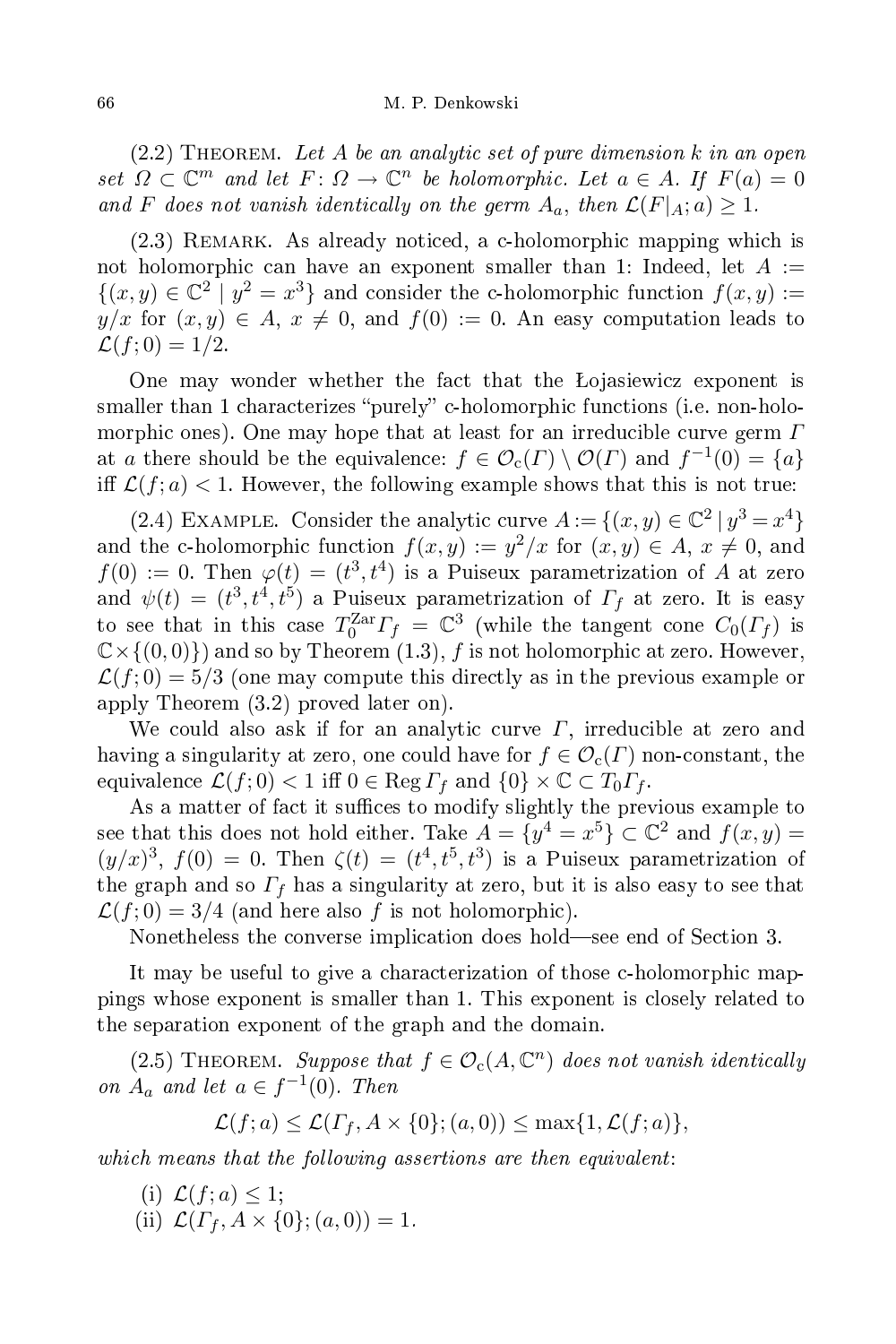If moreover a is isolated in the fibre  $f^{-1}(0)$ , then the above two conditions are equivalent to the third one  $(cf. [T1])$  concerning the tangent cones:

(iii) 
$$
C_{(a,0)}(\Gamma_f) \cap C_{(a,0)}(A \times \{0\}) = \{(0,0)\}.
$$

*Proof.* The equivalence (ii) $\Leftrightarrow$ (iii) can be found in [T1, 3.4]. We will show

(a) 
$$
\mathcal{L}(f; a) \leq \mathcal{L}(\Gamma_f, A \times \{0\}; a),
$$

(b) 
$$
\mathcal{L}(\Gamma_f, A \times \{0\}; a) \leq \max\{1, \mathcal{L}(f; a)\}.
$$

Let  $\alpha \geq \mathcal{L}(\Gamma_f, A \times \{0\}; a)$  and  $l \geq \mathcal{L}(f; a)$  be good exponents. As in the proof of Theorem (2.1) the regular separation of the graph and  $A \times \{0\}$  leads to  $|f(x)| \ge \text{const} \cdot \text{dist}(x, f^{-1}(0))^{\alpha}, x \in U \cap A$ . Hence we obtain (a).

On the other hand, we have  $(*)$  in a nbhd of  $a$ . If that nbhd is small enough to have  $|f(x)| < 1$ , we get

$$
dist((x, f(x)), f^{-1}(0) \times \{0\}) = dist(x, f^{-1}(0)) + |f(x)| \le \frac{1}{c} |f(x)|^{1/l} + |f(x)|,
$$

that is,

$$
\left(\frac{c}{c+1}\operatorname{dist}((x,f(x)),f^{-1}(0)\times\{0\})\right)^{\max\{1,l\}} \le |f(x)|,
$$

which in view of Lemma 1.2 from  $\left[\text{CgT}\right]$  (cf. [Ł1, part 18]) gives (b).

NOTE. As a consequence of (2.2) and (2.3) one has the equality  $\mathcal{L}(f; a) =$  $\mathcal{L}(\Gamma_f, (\Omega \times \{0\});(a,0))$  for  $f \in \mathcal{O}(\Omega, \mathbb{C}^n)$  non-constant in an open set  $\Omega$ ,  $f(a) = 0$ . Note however that in the c-holomorphic case it is not sufficient to compute the Lojasiewicz separation exponent for the graph and  $\tilde{A}$  if we want to have complete information about  $\mathcal{L}(f; a)$ .

Using the main theorem of  $[P1]$  one can easily obtain the rationality and an upper bound for the Lojasiewicz exponent of a c-holomorphic mapping with isolated zeroes. We denote by  $m_0(g)$  the (geometric) multiplicity at zero of a holomorphic map germ  $g: (\mathbb{C}^m,0) \to (\mathbb{C}^n,0)$ . When  $n=m$  it is defined to be the *covering number (multiplicity)*  $\mu_0(\pi|_{\varGamma_g})$  of the branched covering  $\pi|_{\Gamma_g}$  (see [Ch] or [Ł2]) where  $\pi(x, y) = y$  and 0 is the unique point in its fibre. If  $n \geq m$ , we define  $m_0(g)$  as the improper intersection index  $i(\Gamma_g \cdot (\mathbb{C}^m \times \{0\});0)$  (cf. [ATW]). One checks that  $m_0(g)$  =  $i(\Gamma_g \cdot (\mathbb{C}^m \times \{0\});0)$  also in the proper intersection case. This definition also makes sense when applied to -holomorphi mappings having an isolated zero. It is still a biholomorphic invariant (cf.  $|ATW|$ ). In what follows,  $\deg_a X$  stands for the classical degree of the analytic set X at a point  $a \in X$  $(see [Ch]).$ 

(2.6) THEOREM. Let A be an analytic set of pure dimension  $k \geq 1$  in an open set  $D \subset \mathbb{C}^m$ . Let  $f \in \mathcal{O}_c(A, \mathbb{C}^n)$  be such that  $f^{-1}(0) = \{0\}$ . Then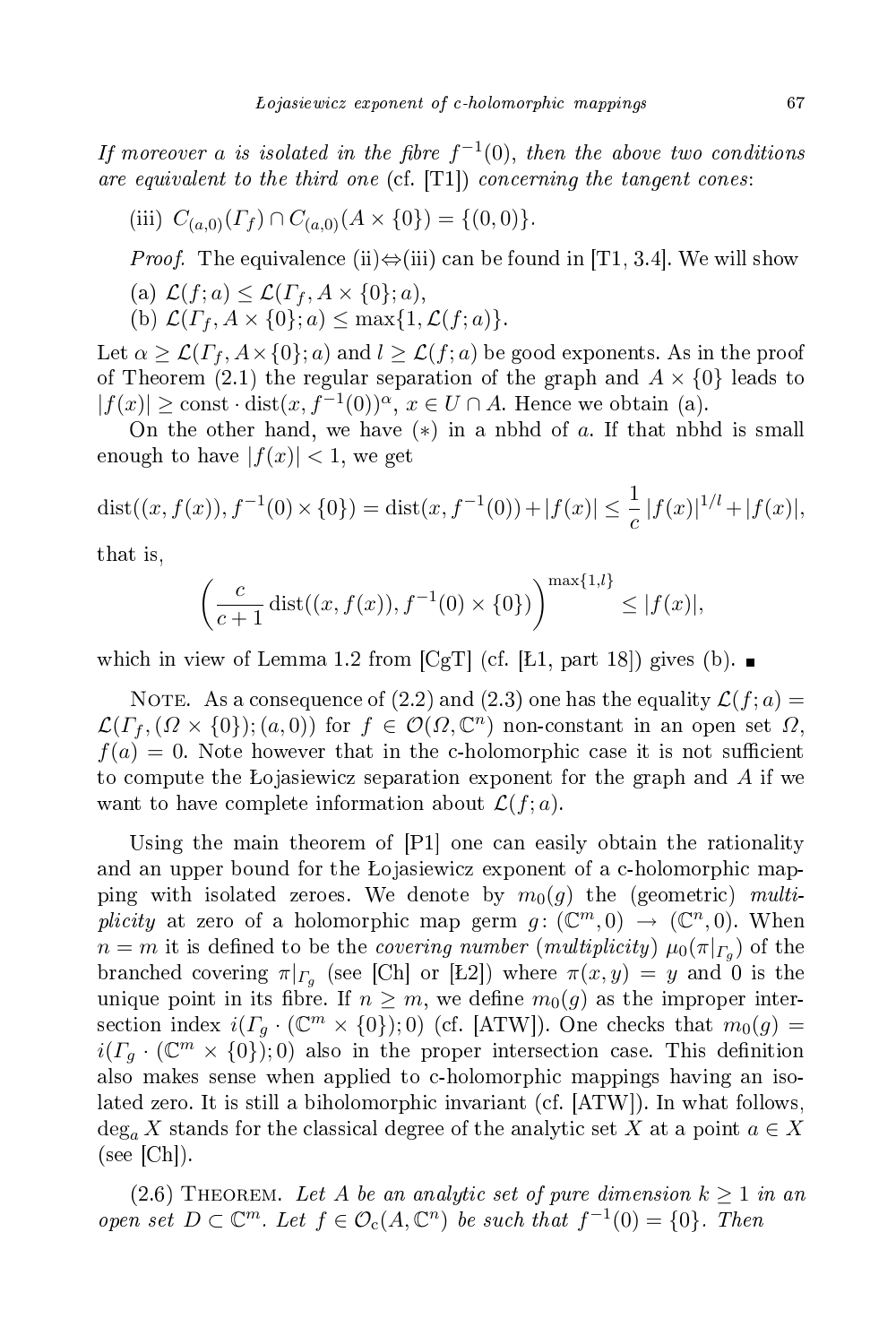- (i) the greatest lower bound in the definition of  $\mathcal{L}(f; 0)$  is attained and it is of the form  $p/q$  with  $0 < p \leq m_0(f)$ ,  $p, q \in \mathbb{N}$ ;
- (ii)  $\mathcal{L}(f; 0) \leq m_0(f) \deg_0 \Gamma_f + 1.$

*Proof.* First we consider the case  $n = k$ , applying directly the main result of  $[P1]$ . We recall a piece of notation from that work:

$$
q_0(Z, \pi) := \sup\{q \in \mathbb{R} \mid Z \cap (U \times V) \subset \{(x, y) \in U \times V \mid |y| \le c|x|^q\}
$$
  
for some nbhd  $U \times V$  of zero and a constant  $c > 0\},$ 

where  $Z$  is an analytic subset of pure dimension  $k$  in a nbhd of zero in  $\mathbb{C}^k \times \mathbb{C}^{m-k}$  and such that  $0$  is isolated in the fibre  $\pi^{-1}(0) \cap Z$  for the natural projection  $\pi(x, y) = x, (x, y) \in \mathbb{C}^k \times \mathbb{C}^{m-k}$ .

Consider now the natural projection  $\pi \colon D \times \mathbb{C}^k \to \mathbb{C}^k$ . Observe that  $\Gamma_f$ is of pure dimension k. We shall see that  $\mathcal{L}(f; 0) = 1/q_0(\Gamma_f, \pi)$ .

Note first that  $\Gamma_f \cap (D \times \{0\}) = \{(0,0)\}\$ implies that  $\pi$  is proper when restricted to  $\Gamma_f$  in a nbhd of  $0 \in \mathbb{C}^m$ . We thus have a branched covering and one easily checks that its multiplicity is  $i(\Gamma_f \cdot (D \times \{0\}); 0)$ . The main theorem of  $[P1]$  then yields

(i) the supremum in  $q_0(\Gamma_f, \pi)$  is attained and is of the form  $b/a$  with a, b natural,  $a \leq i(\Gamma_f \cdot (D \times \{0\}); 0),$ 

(ii) 
$$
q_0(\Gamma_f, \pi) \ge \frac{1}{i(\Gamma_f \cdot (D \times \{0\}); 0) - \deg_0 \Gamma_f + 1}
$$

Let now  $q > 0$  be one of the numbers which are taken into account when computing  $q_0(\Gamma_f, \pi)$ , and  $V \times U$  the nbhd and  $c > 0$  the constant attached to it. We may assume that V and U are such that  $f(V) \subset U$ . We have  $\Gamma_f \cap (V \times U) \subset \{(x, y) \in V \times U \mid |x| \le c |y|^q\}.$  That means that

$$
\frac{1}{c}|x|^{1/q} \le |f(x)|, \quad x \in V \cap A,
$$

which leads to  $\mathcal{L}(f; 0) \leq 1/q_0(\Gamma_f, \pi)$ .

On the other hand, let  $\alpha$  be an exponent for f, i.e.  $|f(x)| \ge \tilde{c}|x|^{\alpha}$  for  $x \in \widetilde{V} \cap A$ , where  $\widetilde{c} > 0$  is a constant and  $\widetilde{V}$  a nbhd of  $0 \in D$ . We get

$$
\Gamma_f \cap (\widetilde{V} \times \mathbb{C}^k) \subset \left\{ (x, y) \in \widetilde{V} \times \mathbb{C}^k \mid |x| \leq \frac{1}{\widetilde{c}} |y|^{1/\alpha} \right\}.
$$

Hence  $q_0(\Gamma_f, \pi) \geq 1/\mathcal{L}(f; 0)$ .

We now reduce the case  $n > k$  to the previous one by the most natural method (see [S]). Projecting  $\Gamma_f$  on  $\mathbb{C}^n$ , the idea is that for the generic linear mapping  $\Phi \in \mathrm{L}(\mathbb{C}^n,\mathbb{C}^k)$  of rank k we easily obtain  $\mathcal{L}(f;0) \leq \mathcal{L}(\Phi \circ f;0)$ . Then for any  $\Psi \in L(\mathbb{C}^n, \mathbb{C}^{n-k})$  such that  $(\Phi, \Psi)$  is an isomorphism it follows that  $\mathcal{L}((\Phi,\Psi)\circ f;0)=\mathcal{L}(f;0)$ . An appropriate choice of  $\Psi$  gives  $\mathcal{L}((\Phi,\Psi)\circ f;0)=$  $\mathcal{L}(\Phi \circ f; 0)$ , which ends the proof since  $\Phi \circ f$  satisfies the assumptions of the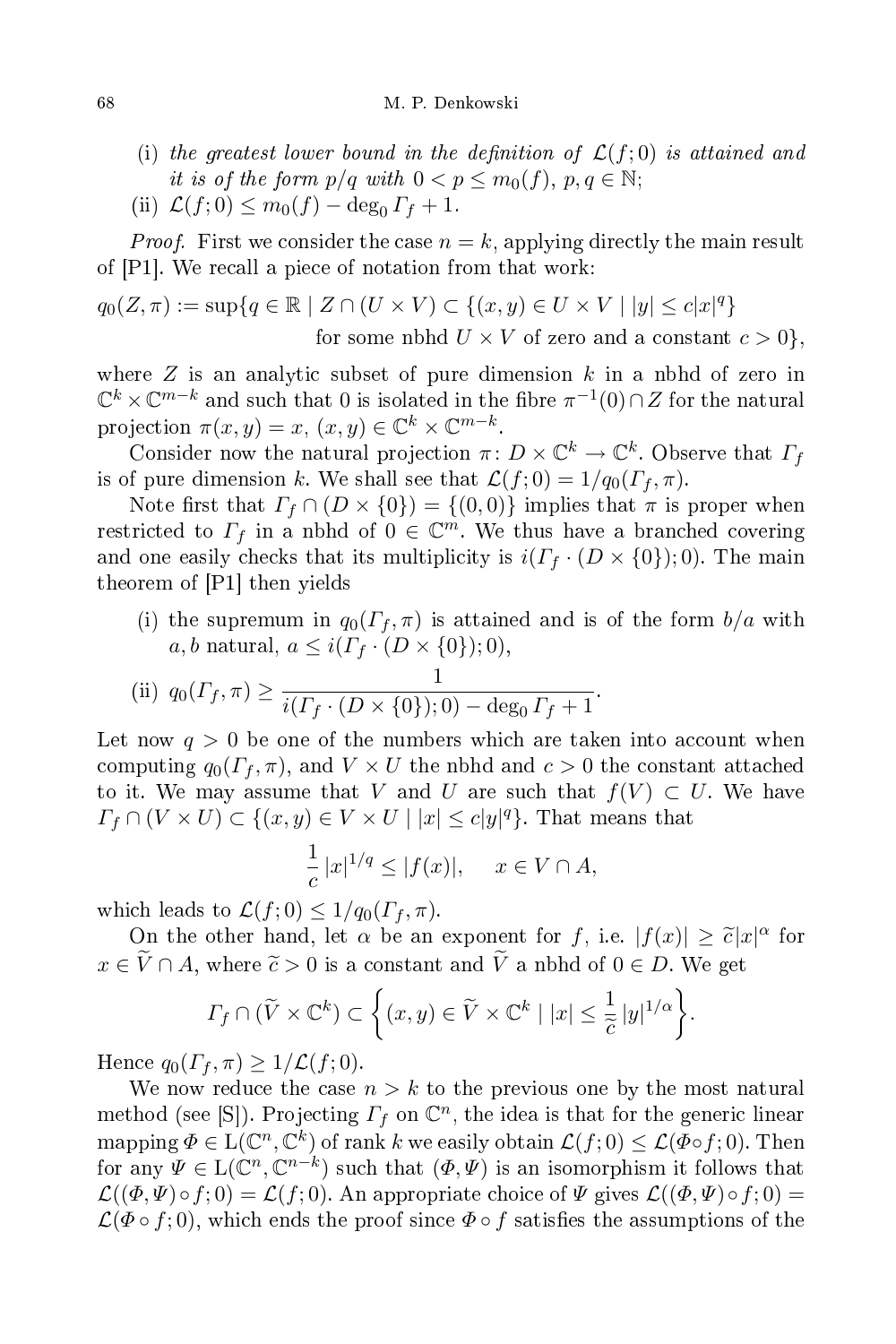first part of our considerations. One checks that  $i(\Gamma_{\Phi \circ f} \cdot (D \times \{0\});0)$  =  $i(\Gamma_f \cdot (D \times \{0\}); 0)$  as in [S]. It remains to show that  $\deg_0 \Gamma_{\phi \circ f} = \deg_0 \Gamma_f$ .

Let  $L_{\Phi} \colon \mathbb{C}^m \times \mathbb{C}^n \ni (x, y) \mapsto (x, \Phi(y)) \in \mathbb{C}^m \times \mathbb{C}^k$ ; then  $\Gamma_{\Phi \circ f} = L_{\Phi}(\Gamma_f)$ . Consider a linear surjection  $\Theta \colon \mathbb{C}^m \times \mathbb{C}^k \to \mathbb{C}^k$  such that for the generic  $z \in \mathbb{C}^k$  (small enough) we have  $\deg_0 \Gamma_{\phi \circ f} = \#(\Gamma_{\phi \circ f} \cap \Theta^{-1}(z)).$ 

Take then  $\varXi:=\varTheta\circ L_\varPhi$  and note that  $\operatorname{Ker}\varXi=L_\varPhi^{-1}$  $_{\Phi}^{-1}(\text{Ker }\Theta)$ . So (since it is obvious that  $f(x_\nu) \to 0$  iff  $x_\nu \to 0$ )

$$
\text{Ker } \Xi \cap C_0(\Gamma_f) = \{ (x, y) \in \mathbb{C}^m \times \mathbb{C}^n \mid \exists (A \ni x_\nu \to 0), \{\lambda_\nu\} \subset \mathbb{C} : \\ (\lambda_\nu x_\nu, \lambda_\nu f(x_\nu)) \to (x, y) \text{ and } \Theta(x, \Phi(y)) = 0 \}.
$$

But then for any  $(x, y) \in C_0(\Gamma_f)$  we have  $\lambda_{\nu} \Phi(f(x_{\nu})) = \Phi(\lambda_{\nu} f(x_{\nu})) \rightarrow$  $\Phi(y)$ , whence  $(x, \Phi(y)) \in C_0(\Gamma_{\Phi \circ f})$ . Since  $\Theta(x, \Phi(y)) = 0$ , it follows that  $(x, \Phi(y)) = (0, 0)$ . So  $y \in \text{Ker }\Phi$ . However, y belongs at the same time to the tangent cone at zero of the image of f and because of the choice of  $\Phi$  this yields  $y = 0$ .

That means that  $\Xi$  realizes the degree  $\deg_0 \Gamma_f$ , i.e.  $\#(\Gamma_f \cap \Xi^{-1}(z)) =$  $\deg_0 \Gamma_f$  for the generic  $z \in \mathbb{C}^k$  (small enough). Since  $L_{\Phi} = \text{id}_{\mathbb{C}^m} \times \Phi$ , it is  $\text{clear that} \; L_{\varPhi}^{-1}$  $\overline{\phi}^1(x, \varPhi(f(x))) \cap \Gamma_f = \{(x, f(x))\}$  consists of a single point and so  $\mu_0(L_\Phi|_{\Gamma_f}) = 1$ . Hence  $\mu_0(\Xi|_{\Gamma_f}) = \mu_0(\Theta|_{L_\Phi(\Gamma_f)})$ , i.e.  $\deg_0 \Gamma_f = \deg_0 \Gamma_{\Phi \circ f}$ .

NOTE. One always has  $\deg_0 \Gamma_f \leq \deg_0 A$  for any  $f \in \mathcal{O}_c(A, \mathbb{C}^n)$  with  $f(0) = 0$  (for convenience). It is easy to check that if f is a restriction of a holomorphi mapping, then equality holds (nonetheless it may hold as well for purely c-holomorphic mappings, cf. Example  $(2.4)$ ).

We will improve the bound in Section 5. Note that there is a direct way of computing the Lojasiewicz exponent in the case of an isolated zero and  $n = k$  (we work under the assumptions of the previous theorem). The number  $\mu := i(\Gamma_f \cdot (D \times \mathbb{C}^k);0)$  is the multiplicity of f at zero. We now follow the idea from  $[P3]$  adapting it to our case.

For any c-holomorphic germ  $h: (A, 0) \to (\mathbb{C}, 0)$  we may define the *char*acteristic polynomial of h relative to f by setting, for  $y \in \mathbb{C}^k$  not critical for f (i.e.  $f^{-1}(y) = \{x^1, \ldots, x^{\mu}\}\)$  consists of  $\mu$  distinct points),

$$
P_h(y,t) := \prod_{x \in f^{-1}(y)} (t - h(x)) = t^{\mu} + a_1(y)t^{\mu-1} + \dots + a_{\mu}(y),
$$

where  $a_j(y) = (-1)^j \sum_{1 \leq i_1 < \dots < i_j \leq \mu} h(x^{i_1}) \cdots h(x^{i_j})$  are symmetric polynomials,  $a_i(0) = 0$ . It is then clear that there is a small enough nbhd U of  $0\in \mathbb{C}^k$  such that  $a_j\in \mathcal O(U\setminus (\sigma\cup f(\operatorname{Sng} A)))\cap \mathcal C(U),$  where  $\sigma$  is the critical set for f (note that f being proper in a nbhd of zero, the image under f of  $Sng A$  in this nbhd is a nowhere dense analytic set in U; remember the graph of f over some singular points of A may be regular). Thus  $P_h \in \mathcal{O}(U)[t]$ . It is clear that  $P_h^{-1}$  $h^{-1}(0)$  is equal to  $F(V)$  where  $F = (f,h)$  and  $V$  is a sufficiently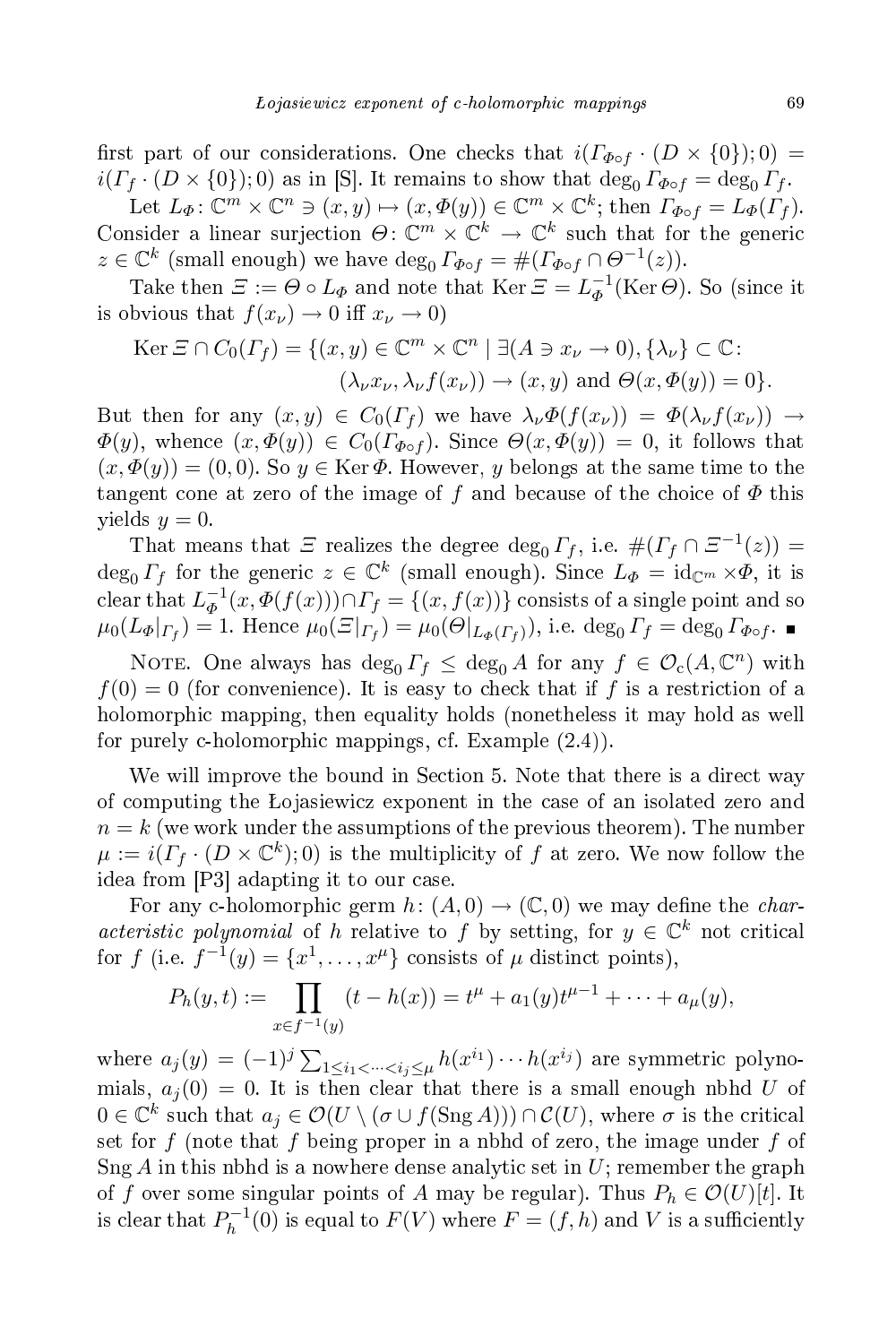small nbhd of zero in A. Therefore the inequality  $|h(x)| \leq \text{const} \cdot |f(x)|^q$  in a nbhd of zero is equivalent to the following inclusion of germs at  $0 \in \mathbb{C}_y^k \times \mathbb{C}_t$ :

$$
(\star) \qquad P_h^{-1}(0) \subset \{(y, t) \in \mathbb{C}^k \times \mathbb{C} \mid |t| \le \text{const} \cdot |y|^q\}.
$$

Recall now the following crucial lemma of Płoski (see  $[P1], [P3]$ ):

(2.7) LEMMA. If  $P(y,t) = t^{\mu} + a_1(y)t^{\mu-1} + \cdots + a_{\mu}(y) \in \mathcal{O}_k[t]$  is a distinguished polynomial, then  $q_0(P) := \min_{j=1}^{\mu} \text{ord}_0(a_j)/j$  is the largest number  $q \in \mathbb{R}$  such that  $(\star)$  holds. Moreover  $q_0(P) \geq 1/(\mu - \text{ord}_0 P + 1)$ .

If we denote by  $O(f, h)$  the least upper bound of all  $q > 0$  for which  $|h(x)| \leq \text{const} \cdot |f(x)|^q$  in a nbhd of zero in A, then it is attained and equal to the number given by Lemma (2.7). Thus it is a rational number. It is easy to see that  $\mathcal{L}(f; 0) = 1/\text{min}_{j=1}^m O(f, x_j)$ , where  $x_j \colon A \to \mathbb{C}$  are coordinate functions in  $\mathbb{C}^m$  restricted to A.

Observe finally that if  $\mathbb{C}v \in G_1(\mathbb{C}^k)$  (the first grassmannian, i.e. the collection of all complex lines through 0 in  $\mathbb{C}^k$ ), then  $S_v := f^{-1}(\mathbb{C}v)$  is a curve germ at zero. The lines  $\mathbb{C}v$  such that  $\mathbb{C}v\cap(\sigma\cup f(\operatorname{Sng} A)\cup\bigcup_j\operatorname{in} a_j^{-1}(0))$ is void or isolated at zero form an open dense subset in  $G_1(\mathbb{C}^k)$  (here in  $a_j$ denotes the initial form of  $a_j$ ). For such a line,  $F(S_v)$  is equal to  $\{(y, t) \mid$  $P_h(y,t)\,=\,0,\,\,v_iy_j\,=\,v_jy_i,\,\,i\,<\,j\}$  and so it is clear that the polynomial for  $h|_{S_v}$  relative to  $f|_{S_v}$  is exactly  $P_h|_{\mathbb{C}v\times\mathbb{C}}.$  Thus the Łojasiewicz exponent  $\mathcal{L}(f,0)$  is attained on the generic curve  $S_n$  (generally not irreducible). Since  $\mathcal{L}(f|_{\Gamma};0) \leq \mathcal{L}(f;0)$  for any curve germ  $\Gamma$  at zero, it now follows that

 $\mathcal{L}(f;0) = \max{\{\mathcal{L}(f|_{\Gamma};0) | \Gamma \text{ an irreducible curve germ, } 0 \in \Gamma \subset A\}}.$ 

3. One-dimensional case. If  $A$  is an irreducible analytic curve in an open set  $\Omega \subset \mathbb{C}^m$  with  $0 \in \text{Sng } A$  and  $f \in \mathcal{O}_c(A)$  with  $f^{-1}(0) = \{0\}$ , then we are able to give an explicit formula for  $\mathcal{L}(f,0)$ , which is well known in the holomorphic case. Our proof is similar to the usual one. We shall make use of the Puiseux parametrization of A.

First recall the following easy lemma (see  $[Ch, 1.1.5]$ ):

(3.1) LEMMA. If  $f \not\equiv 0$  is a holomorphic function in a nbhd of  $0 \in \mathbb{C}^m$ ,  $f(0) = 0$ , and if ord<sub>0</sub> f is the order of f at zero, then

ord<sub>0</sub>  $f = \max\{\eta > 0 \mid \exists c > 0 : |f(x)| \le c|x|^\eta \text{ for } x \text{ in a nbld of } 0\}.$ 

The explicit formula for  $\mathcal{L}(f;0)$  in this case is as follows:

 $(3.2)$  THEOREM. Let A be a one-dimensional locally irreducible analytic subset of an open set  $\Omega \subset \mathbb{C}^m$  such that  $0 \in A$ . Let  $f \in \mathcal{O}_c(A, \mathbb{C}^n)$  be such that  $f^{-1}(0) = \{0\}$ . Let  $\gamma(t) = (t^d, \varphi(t))$  be a Puiseux parametrization of A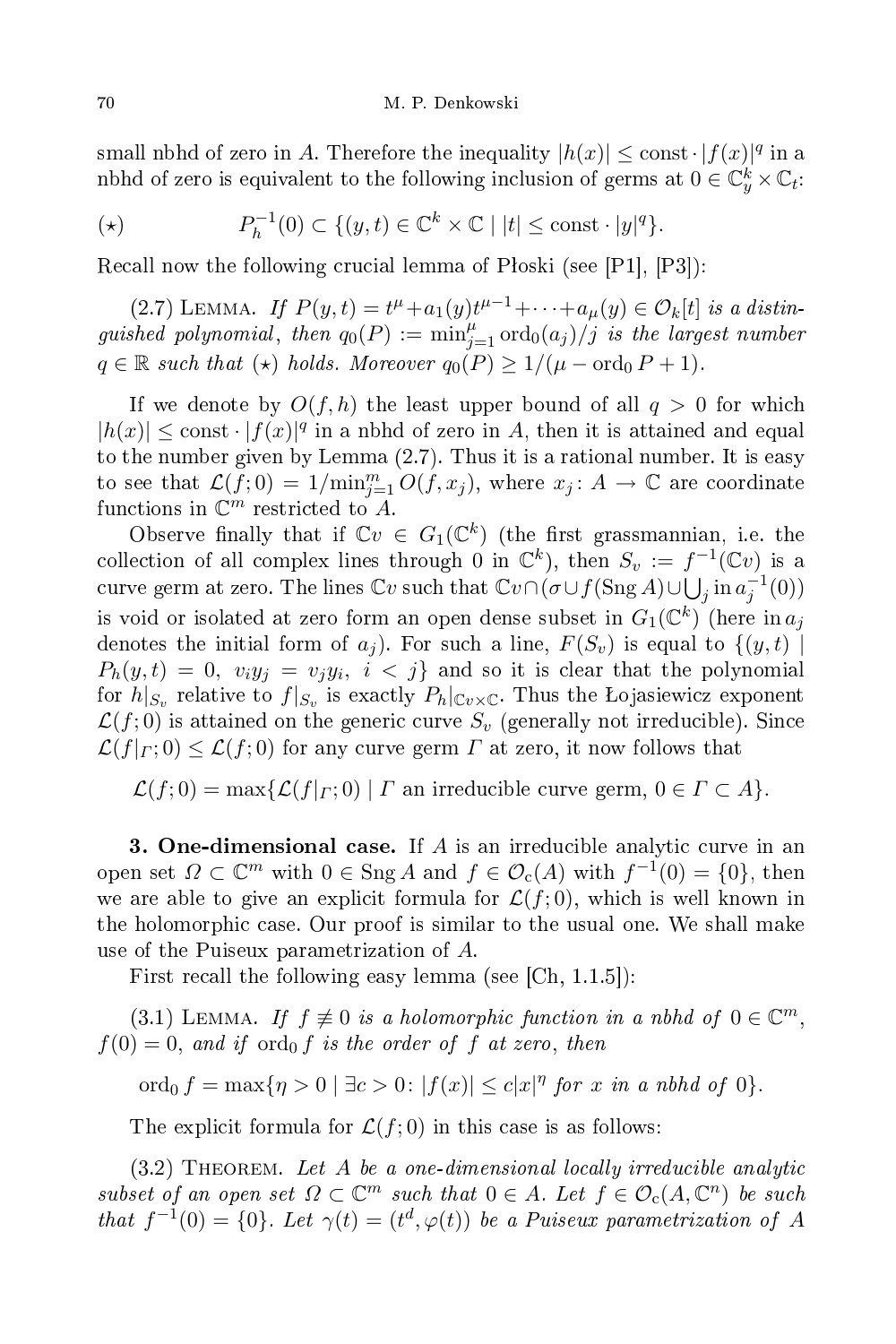in a nbhd of zero (here  $d = \deg_0 A$  and  $\text{ord}_0 \varphi := \min_{j=1}^{m-1} \text{ord}_0 \varphi_j \ge d$ ). Then  $\mathcal{A}(f) = \mathcal{A}$ 

$$
\mathcal{L}(f;0) = \frac{\text{ord}_0(f \circ \gamma)}{\text{deg}_0 A} = \frac{m_0(f)}{\text{deg}_0 A}.
$$

*Proof.* Since  $\lim_{t\to 0} |\gamma(t)|/|t|^d > 0$ , the separation condition (\*) with the best exponent  $l_0 := \mathcal{L}(f; 0)$  becomes equivalently  $|f(\gamma(t))| \ge \text{const} \cdot |t|^{d l_0}$  for  $t$ in a nbhd of zero. By Lemma (3.1),  $|f_j(\gamma(t))| \leq (\max_{t=1}^n c_t)|t|^{\min_{t=1}^n \text{ord}_0(f_t \circ \gamma)}$ for t in a nbhd of zero. We may assume that  $|\cdot|$  is the maximum norm in  $\mathbb{C}^n$ . So we obtain  $0 < \text{const} \leq |t|^{\text{ord}_0(f \circ \gamma) - dl_0}$  when  $t \to 0$ , which is possible only when  $l_0 > \text{ord}_0(f \circ \gamma)/d$ .

Consider the holomorphic function  $g := f \circ \gamma$  and put  $r := \text{ord}_0 g \ge 1$ . If  $n = 1$  expand  $g(t) = \sum_{\nu \geq r} a_{\nu} t^{\nu}$  and fix  $0 < \varepsilon < 1$ . For  $|t|$  small enough we have

$$
\left|\sum_{\nu=1}^{\infty} \frac{a_{r+\nu}}{a_r} t^{\nu}\right| \leq \varepsilon
$$

and so

$$
\left|1+\sum_{\nu=1}^{\infty}\frac{a_{r+\nu}}{a_r}t^{\nu}\right|\geq 1-\left|\sum_{\nu=1}^{\infty}\frac{a_{r+\nu}}{a_r}t^{\nu}\right|\geq 1-\varepsilon=:c>0.
$$

Hence  $|g(t)| \geq |a_r| \cdot |t|^r \cdot c$  for t in a nbhd of zero.

Now if  $n > 1$ , by the previous argument for t in a nbhd of zero we obtain

$$
|f_j(\gamma(t))| \ge c_j |t|^{\text{ord}_0(f_j \circ \gamma)} \quad \text{ for all } j.
$$

We then have, for  $t$  in a nbhd of zero,

$$
|g(t)| \geq (\min_{j=1}^n c_j)|t|^{\min_{j=1}^n \text{ord}_0 g_j},
$$

which is the desired inequality.  $\blacksquare$ 

In the course of the proof we have shown that for a non-constant holomorphic germ  $g: (\mathbb{C}, 0) \to (\mathbb{C}^n, 0)$  one has the inequalities

$$
c_1|t|^{\text{ord}_0\,g} \le |g(t)| \le c_2|t|^{\text{ord}_0\,g}
$$

near zero, for some  $c_1, c_2 > 0$ . In fact for c-holomorphic mappings we have a result analogous to Lemma (3.1):

 $(3.3)$  PROPOSITION. Under the assumptions of Theorem  $(3.2)$  one has

$$
|f(x)| \le \text{const} \cdot |x|^{\text{ord}_0(f \circ \gamma)/\text{deg}_0 A}
$$

for x in a nbhd of zero in A, and  $\text{ord}_0(f \circ \gamma)/\text{deg}_0 A$  is the maximal exponent with this property.

*Proof.* On the one hand,  $|f(\gamma(t))| \leq \text{const} \cdot |t|^{\text{ord}_0(f \circ \gamma)}$ , while on the other hand  $|\gamma(t)| \ge \text{const} \cdot |t|^{\text{ord}_0 \gamma}$  for t in a nbhd of zero. It remains to write down the inequalities starting from  $|\gamma(t)|^{\alpha}$ , where  $\alpha = \text{ord}_0(f \circ \gamma)/\text{ord}_0 \gamma$ .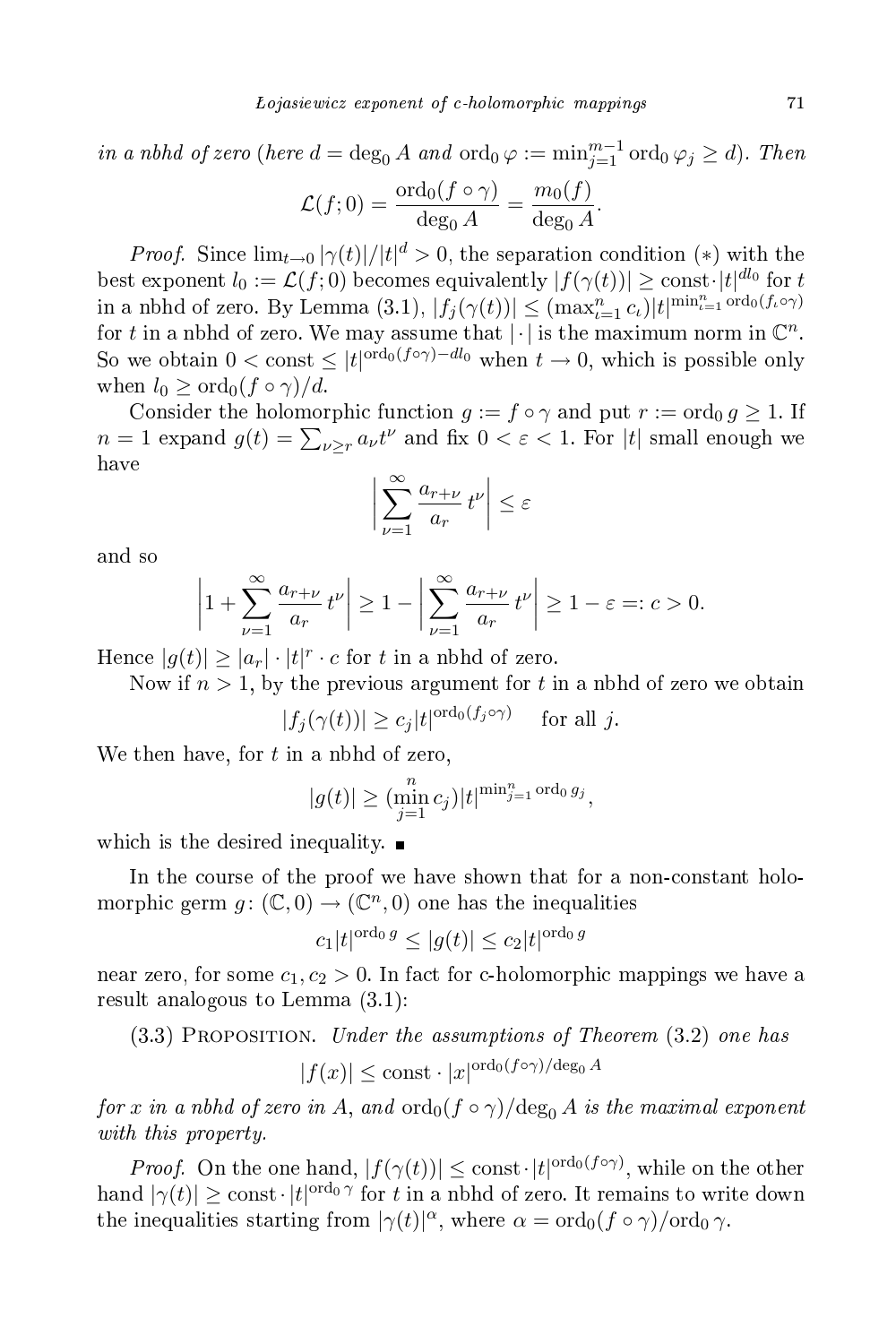If there were an exponent  $\alpha > \text{ord}_0(f \circ \gamma)/\text{ord}_0 \gamma$  such that  $|f(x)| \leq$ const  $\cdot |x|^{\alpha}$ , then by Theorem (3.2) we would obtain

$$
0 < \text{const} \le |x|^{\alpha - \text{ord}_0(f \circ \gamma)/\text{ord}_0 \gamma}
$$

for x arbitrarily close to zero, hence  $\alpha - \text{ord}_0(f \circ \gamma)/\text{ord}_0 \gamma \leq 0$ , which is a

 $(3.4)$  REMARK. Combining Theorem  $(3.2)$  with Theorem  $(2.2)$  we obtain a way of checking whether a given c-holomorphic mapping is holomorphic. Namely, if A is an irreducible analytic set of dimension  $k \geq 1$  with  $0 \in \text{Sng } A$ and  $f \in \mathcal{O}_c(A, \mathbb{C}^n)$ , then: if there exists an irreducible one-dimensional germ  $\Gamma \subset A$  through zero such that  $f^{-1}(0) \cap \Gamma = \{0\}$  and  $\mathcal{L}(f|_{\Gamma}; 0) < 1$ , then f is "purely" c-holomorphic at zero, i.e. it has no holomorphic extension to any nbhd of zero.

We end this section with an addendum to Example (2.4). Consider  $f \in$  $\mathcal{O}_{c}(\Gamma) \setminus \mathcal{O}(\Gamma)$ , where  $\Gamma$  is a one-dimensional irreducible analytic germ singular at zero and  $f(0) = 0$  with 0 regular on the graph. Then  $\mathcal{L}(f, 0) \leq 1$ . Indeed, in this case  $T_0 \Gamma_f = (\{0\} \times \mathbb{C})$  (cf. introduction), and so there exist sequences  $A \ni x_{\nu} \to 0$ ,  $\{\lambda_{\nu}\}\subset \mathbb{C}$  such that  $\lambda_{\nu}x_{\nu} \to 0$  and  $\lambda_{\nu}f(x_{\nu}) \to v \neq 0$ . Now we apply Proposition (3.3) to get, for some constant  $c > 0$  and  $\nu$  large enough,

$$
|\lambda_{\nu} f(x_{\nu})| \leq c |\lambda_{\nu}| |x_{\nu}|^{l_0} = c |\lambda_{\nu} x_{\nu}| |x_{\nu}|^{l_0 - 1},
$$

where  $l_0 = \mathcal{L}(f, 0)$ . Thus  $l_0 \leq 1$ . Example (2.4) shows that the converse impli
ation does not hold.

4. The order of flatness of a c-holomorphic function. In the next section we prove a generalization of the estimate of the Lojasiewicz exponent for holomorphic mappings given in  $[P2]$ ,  $[P3]$  (by  $[S]$  this result still holds when the target space is of dimension  $n \geq m$ ).

In our case there is the problem of defining the order of vanishing for a c-holomorphic function since we have no differential structure to rely on. In our definition we will make use of an inequality analogous to the one appearing in Lemma (3.1).

We assume that the analytic germ  $A \subset \mathbb{C}^k_z \times \mathbb{C}^{m-k}_w$  under consideration (with  $x = (z, w)$ ) is pure k-dimensional and such that the projection  $\pi(z,w) = z$  is proper on it and  $\pi^{-1}(0) \cap C_0(A) = \{0\}.$  Then  $\pi$  is a branched covering on A with covering number  $d := \deg_0 A$  and a critical set  $\sigma$ .

Now, whenever  $x \notin \sigma$ , we may define for a non-constant c-holomorphic germ  $f: (A, 0) \to (\mathbb{C}, 0)$  the polynomial

$$
P(x,t) = \prod_{x' \in \pi^{-1}(\pi(x)) \cap A} (t - f(x')).
$$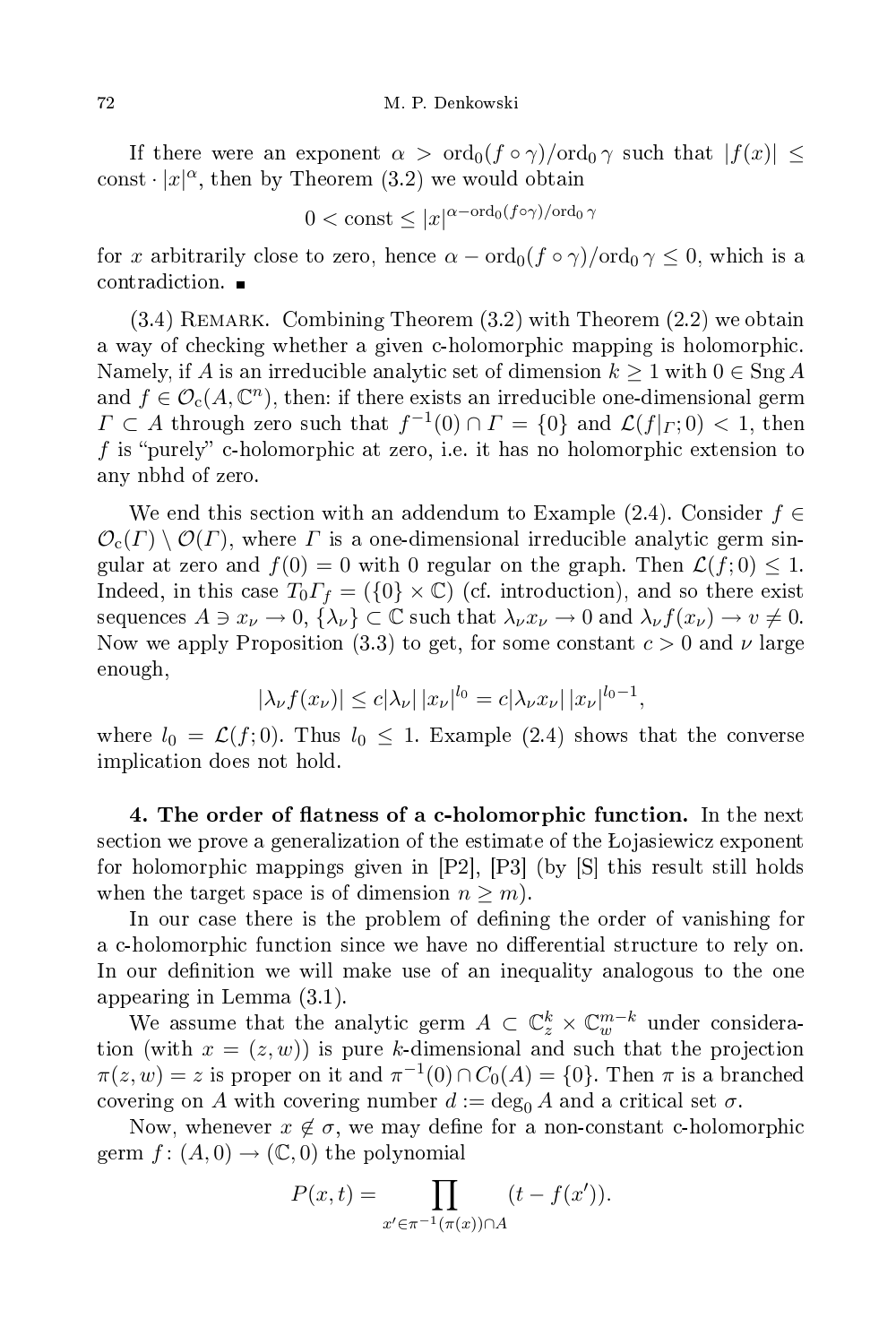Since f is holomorphic on Reg A and continuous, we obtain a distinguished Weierstrass polynomial of degree d with holomorphic coefficients,  $P(x,t) =$  $t^d + a_1(x)t^{d-1} + \cdots + a_d(x)$ , such that  $P(x, f(x)) = 0$  for  $x \in A$ . Note that  $P$  does not depend on  $w$ . With this notation we obtain

(4.1) PROPOSITION. If  $f:(A,0) \rightarrow (\mathbb{C},0)$  is a non-constant c-holomorphic germ on a pure k-dimensional analytic germ at  $0 \in \mathbb{C}^m$ , then the least upper bound of the exponents  $\eta > 0$  for which there exists a constant  $c > 0$  such that  $|f(x)| \leq c|x|^{\eta}$  in a nbhd of zero is equal to  $q_0(P) =$  $\min_{j=1}^d {\rm ord}_0(a_j)/j.$  It is thus attained and is a positive rational number, independent of the projection  $\pi$  chosen (satisfying  $\pi^{-1}(0) \cap C_0(A) = \{0\}$ ).

*Proof.* We shall apply [P1]. Since  $f(x)$  is a root of the polynomial  $P(x, \cdot)$ , we have  $|f(x)| \leq 2 \max_{j=1}^d |a_j(x)|^{1/j}$  and since  $a_j$  are holomorphic, for each j we have  $|a_j(x)| \leq c_j |x|^{\text{ord}_0 a_j}$  near zero (for some constant  $c_j$ , cf. Lemma (3.1), because  $a_i(0) = 0$ . Hence there exists a constant  $c > 0$  such that  $|f(x)| \leq c|x|^{q_0(P)}$  in a nbhd of zero.

Observe now that the projection  $\rho = \pi \times id_{\mathbb{C}}$  is proper on  $\Gamma_f$  near zero and so  $\Gamma := \rho(\Gamma_f)$  is analytic of pure dimension k. The projection  $\zeta(z,t) = z$ ,  $(z, t) \in \mathbb{C}^k \times \mathbb{C}$ , is proper on  $\Gamma$  in a nbhd of zero. We may then apply the main result of [P1] to get the inclusion of germs  $\Gamma \subset \{(z,t) \mid |t| \le c |z|^q\}$  for some constants  $c, q > 0$ . This yields  $|f(z, w)| \leq c |z|^q$  and assuming for instance that  $|(z, w)| = |z| + |w|$ , we obtain  $|f(z, w)| \le c |(z, w)|^q$  for  $(z, w) \in A$  in a nbhd of zero. Thus the least upper bound of exponents good for  $f$  cannot be smaller than  $q_0(\Gamma, \zeta)$  (we adopt the notation from the proof of Theorem (2.6), cf.  $[P1]$ ).

On the other hand, if, for some  $c, \eta > 0$ ,  $|f(x)| \leq c|x|^{\eta}$  in a nbhd of zero, then obviously  $|f(z, w)|^{1/\eta} \leq c^{1/\eta}(|z| + |w|)$ . But since  $\pi^{-1}(0) \cap C_0(A) = \{0\},$ we have  $q_0(A, \pi) \ge 1$  (cf. [P1]) and so  $|w| \le c'|z|$  for  $(z, w) \in A$  in a nbhd of zero and for a constant  $c' > 0$ . Thus  $|f(z, w)| \le c(1 + c')^{\eta} |z|^{\eta}$  for z in a nbhd of zero and w such that  $(z, w) \in A$ , which means that  $q_0(\Gamma, \zeta) \geq \eta$ . Hence the least upper bound sought is actually equal to  $q_0(\Gamma,\zeta)$  and since  $q_0(\Gamma,\zeta) = q_0(P)$  by Lemma (2.7) (cf. [P1], [P3]) we obtain the final result.

We are now able to state the following definition:

(4.2) DEFINITION. Let  $f: (A,0) \rightarrow (\mathbb{C},0)$  be a non-constant c-holomorphic germ on a pure dimensional analytic germ  $A$  at zero. We define the *order of flatness* of  $f$  at zero to be

ord<sub>0</sub>  $f := \max\{\eta > 0 \mid |f(x)| \leq \text{const} \cdot |x|^{\eta} \text{ in a nbhd of } 0\}.$ 

We put by definition ord<sub>0</sub>  $0 := +\infty$ .

It is clear that if A is an open subset of  $\mathbb{C}^m$  we get the usual order of vanishing of a holomorphic function at a point. If  $A_0 = \bigcup_{j=1}^r A^{(j)}$  is the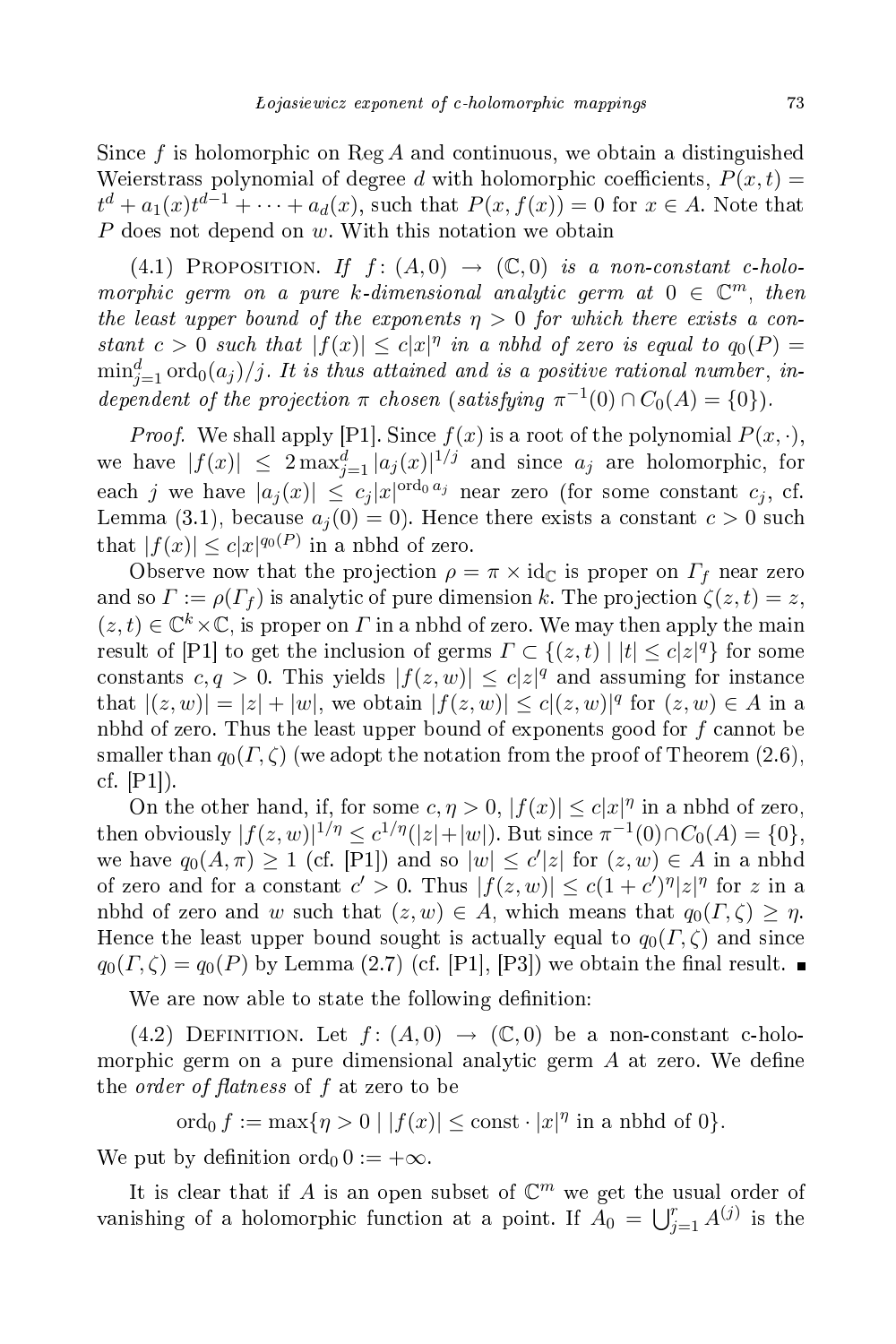decomposition of the germ  $A_0$  into irreducible components, then  $\text{ord}_0 f =$  $\min_i \operatorname{ord}_0(f|_{A(j)})$ .

One easily checks that  $\text{ord}_0 f$  is a biholomorphic invariant. It is obvious that it does not depend on the norm hosen and it is also lear that it is intrinsic. If f is a mapping, Definition  $(4.2)$  also makes sense since it is easy to check that then  $\operatorname{ord}_0 f = \min_{j=1}^n \operatorname{ord}_0 f_j$ .

For a non-constant c-holomorphic map germ  $g: (X,0) \to (A,0)$  one obviously has the inequality  $\text{ord}_0(f \circ g) \geq \text{ord}_0 f \cdot \text{ord}_0 g$  and it is also easy to see that for another non-constant c-holomorphic germ  $h: (A, 0) \to (\mathbb{C}, 0)$ ,

 $\operatorname{ord}_0(f + h) \ge \min\{\operatorname{ord}_0 f, \operatorname{ord}_0 h\}$  and  $\operatorname{ord}_0(fh) \ge \operatorname{ord}_0 f + \operatorname{ord}_0 h$ (the last inequality may be strict: take e.g.  $A = \{x^3 = y^2\} \cup \{x^2 = y^3\}$  in  $\mathbb{C}^2$ and  $f(x, y) = x$ ,  $g(x, y) = y$ . Moreover,  $\text{ord}_0 f^q = q \cdot \text{ord}_0 f$  for an integer  $q>0$ .

In the previous section (cf.  $(3.2)$  and  $(3.3)$ ) we showed that for a curve T irreducible at zero and  $f \in \mathcal{O}_{c}(\Gamma, \mathbb{C}^{n})$  with 0 isolated in  $f^{-1}(0)$ ,

$$
m_0(f) = \text{ord}_0 f \cdot \text{deg}_0 \Gamma
$$
 and  $\mathcal{L}(f; 0) = \text{ord}_0 f$ .

Taking the function  $f$  from Example  $(2.3)$  one sees that the order of a cholomorphic function may be smaller than 1.

Note also that  $\text{ord}_0 f$  may not be an integer even when f is the re- $\text{striction of a holomorphic function (e.g. } \text{ord}_0(y|_{\{y^2=x^3\}}) \ = \ 3/2) \ \ \text{though}$ obviously in this case ord<sub>0</sub>  $f \geq 1$ . In general, by (4.1) we only know that  $(\deg_0 A)! \cdot \text{ord}_0 f \in \mathbb{N}.$ 

Finally, by Lemma  $(2.7)$  we also have

$$
\operatorname{ord}_0 f \ge \frac{1}{\deg_0 A - \operatorname{ord}_0 P + 1},
$$

where  $P$  is the polynomial from Proposition  $(4.1)$ . The latter yields:

 $(4.3)$  COROLLARY. Under the assumptions of Proposition  $(4.1)$  and with its notation,  $\text{ord}_0 f \geq 1$  iff  $C_0(\Gamma_f) \cap (\{0\} \times \mathbb{C}) = \{0\}.$ 

*Proof.* Observe that  $\text{ord}_0 f \geq 1$  iff  $\text{ord}_0 a_j \geq j$  for all  $j = 1, \ldots, d$ . It is easily seen that the latter is equivalent to  $\text{ord}_0 P = d$ .

We also have  $C_0(P^{-1}(0)) = \text{in } P^{-1}(0)$  and the condition  $\text{ord}_0 a_j \geq j$ for all j is equivalent to  $C_0(\Gamma) \cap (\{0\} \times \mathbb{C}) = \{0\}$  (where  $\Gamma = P^{-1}(0) \cap \Gamma$  $\{w=0\}$  is exactly the image of  $\Gamma_f$  under the projection  $\rho$  from the proof of Proposition (4.1)). This in turn is equivalent to  $C_0(\Gamma_f) \cap (\{0\} \times \mathbb{C}) = \{0\}$ .

In the holomorphic setting we may compute the order of vanishing using restriction to a generic complex line. We have a similar possibility in the c-holomorphic case:

(4.4) Proposition. Under the assumptions of the previous proposition there exists an open dense set U in  $G_1(\mathbb{C}^k)$  such that  $\text{ord}_0 f = \text{ord}_0 f|_{S_l}$ ,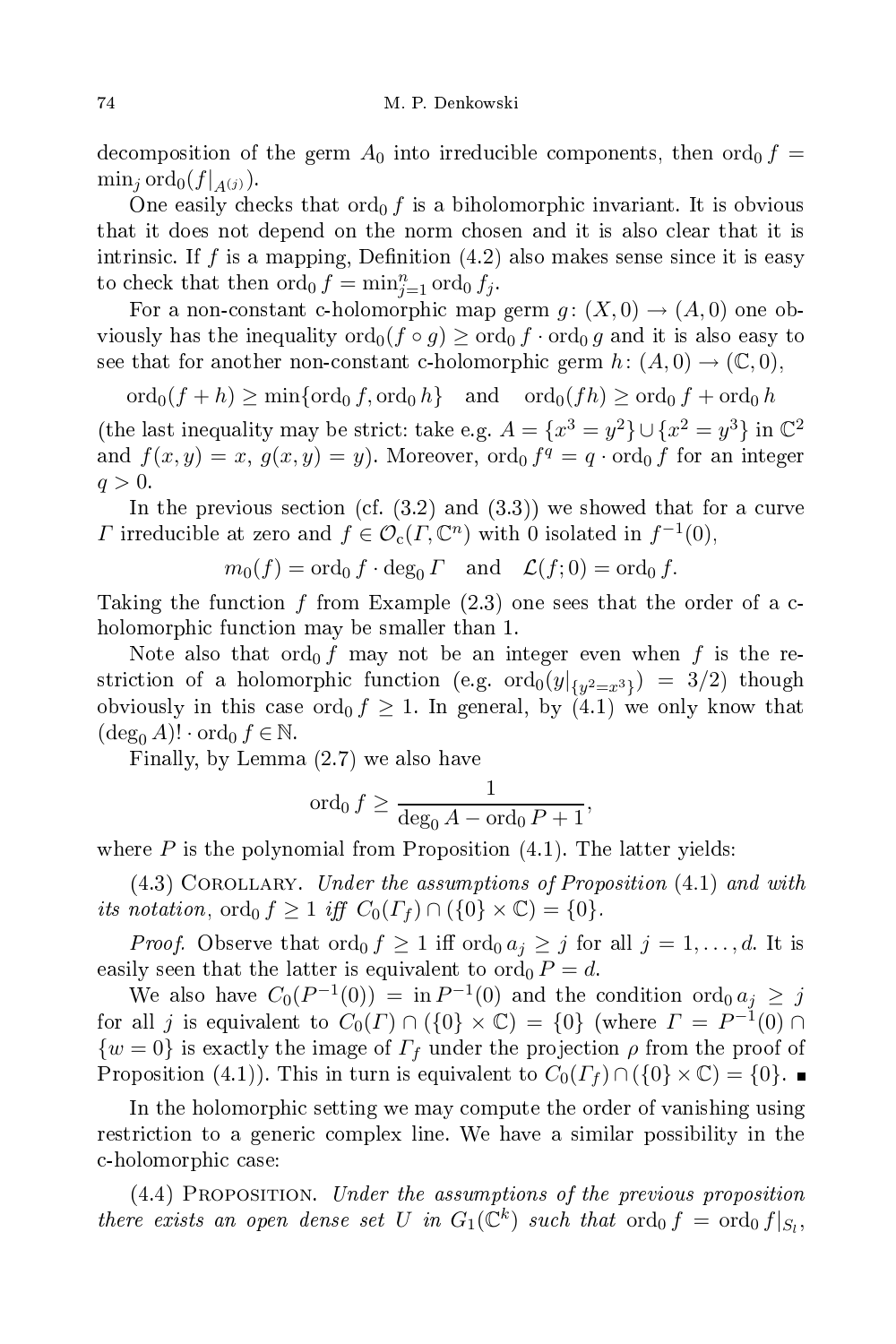where  $S_l := \pi^{-1}(l)$  for  $l \in U$ . Then if  $S_l = \bigcup_{j=1}^r S^{(j)}$  is the decomposition of the germ  $S_l$  into irreducible components  $(r = r(l) \leq d = \deg_0 A)$  and  $\gamma_j$ denotes the Puiseux parametrization of the jth component, we have

$$
\operatorname{ord}_0 f = \min_{j=1}^r \frac{\operatorname{ord}_0(f \circ \gamma_j)}{\operatorname{ord}_0 \gamma_j} \quad \text{and} \quad d = \sum_{j=1}^r \operatorname{ord}_0 \gamma_j.
$$

*Proof.* This follows directly from the formula for  $\text{ord}_0 f$  and the fact that  $\operatorname{ord}_0 a_j$  is attained on the generic line. More precisely, if  $l \in G_1(\mathbb{C}^k)$ is such that  $\dim[l \cap (\sigma \cup \bigcup_{j=1}^{d} \text{in} \, a_j^{-1}(0))] \leq 0$ , where  $\sigma$  is the critical set of the branched covering  $\pi|_A$ , then  $S_l$  is a pure one-dimensional set with covering number  $d$  over  $l$ . What is more, the polynomial used to compute ord $_0 f|_{S_l}$  is  $P|_{l \times \mathbb{C}}$ . Therefore  $\text{ord}_0 f = \min_{j=1}^d \text{ord}_0(a_j|_l)/j = \text{ord}_0(f|_{S_l})$  and so the result follows by decomposing  $S_l$  into irreducible germs and applying Theorem  $(3.2)$ .

This proposition is most interesting when  $S_l$  is irreducible or if the number of irreducible components of  $S_l$  is exactly  $\deg_0 A$ .

 $(4.5)$  COROLLARY. Under the assumptions of the previous proposition and with its notation,

- (i) if for some  $l \in U$  the curve germ  $S_l$  is irreducible, then  $\text{ord}_0 f =$  $\operatorname{ord}_0(f\circ\gamma)/\mathrm{deg}_0\, A,$  where  $\gamma$  is the Puiseux parametrization of  $S_l;$
- (ii) if for some  $l \in U$  the curve germ  $S_l$  has  $\text{deg}_{0} A$  irreducible components, then  $\text{ord}_0 f$  is a positive integer.

Since for any curve germ  $\varGamma \subset A$  irreducible at zero one has  $\mathrm{ord}_0(f|_{\varGamma}) \geq 0$  $\text{ord}_0 f$ , it is clear that by the previous results

ord<sub>0</sub>  $f = \min{\lbrace \text{ord}_0(f|_{\Gamma}) | \Gamma \text{ an irreducible curve germ, } 0 \in \Gamma \subset A \rbrace}$ .

We also have the following counterpart of a known lemma (cf.  $[Ch]$ ):

(4.6) PROPOSITION. Let  $f:(A,0) \rightarrow (\mathbb{C}^k,0)$  be a c-holomorphic germ with  $f^{-1}(0) = \{0\}$  on a pure k-dimensional analytic germ A. Then

$$
m_0(f) \ge \deg_0 A \prod_{j=1}^k \operatorname{ord}_0 f_j.
$$

*Proof.* We will adapt to our case the proof from  $[P2]$  inspired by P. Tworzewski. We assume without loss of generality that  $A\subset\mathbb{C}_{z}^{m}=\mathbb{C}_{x}^{k}\times\mathbb{C}_{y}^{m-k}$  is such that  $\pi^{-1}(0) \cap C_0(A) = \{0\}$  for  $\pi(x, y) = x$ . Then the covering number of the branched covering  $\pi|_A$  is  $d := \deg_0 A$ . Let  $q_i$  denote the denominator of ord<sub>0</sub>  $f_j$  and for simplicity write  $F_j := f_j^{q_j}$  $j^{q_j}$ . Then  $m_0(F) = m_0(f) \prod_j q_j$ and  $\operatorname{ord}_0 F_j = q_j \operatorname{ord}_0 f_j$ .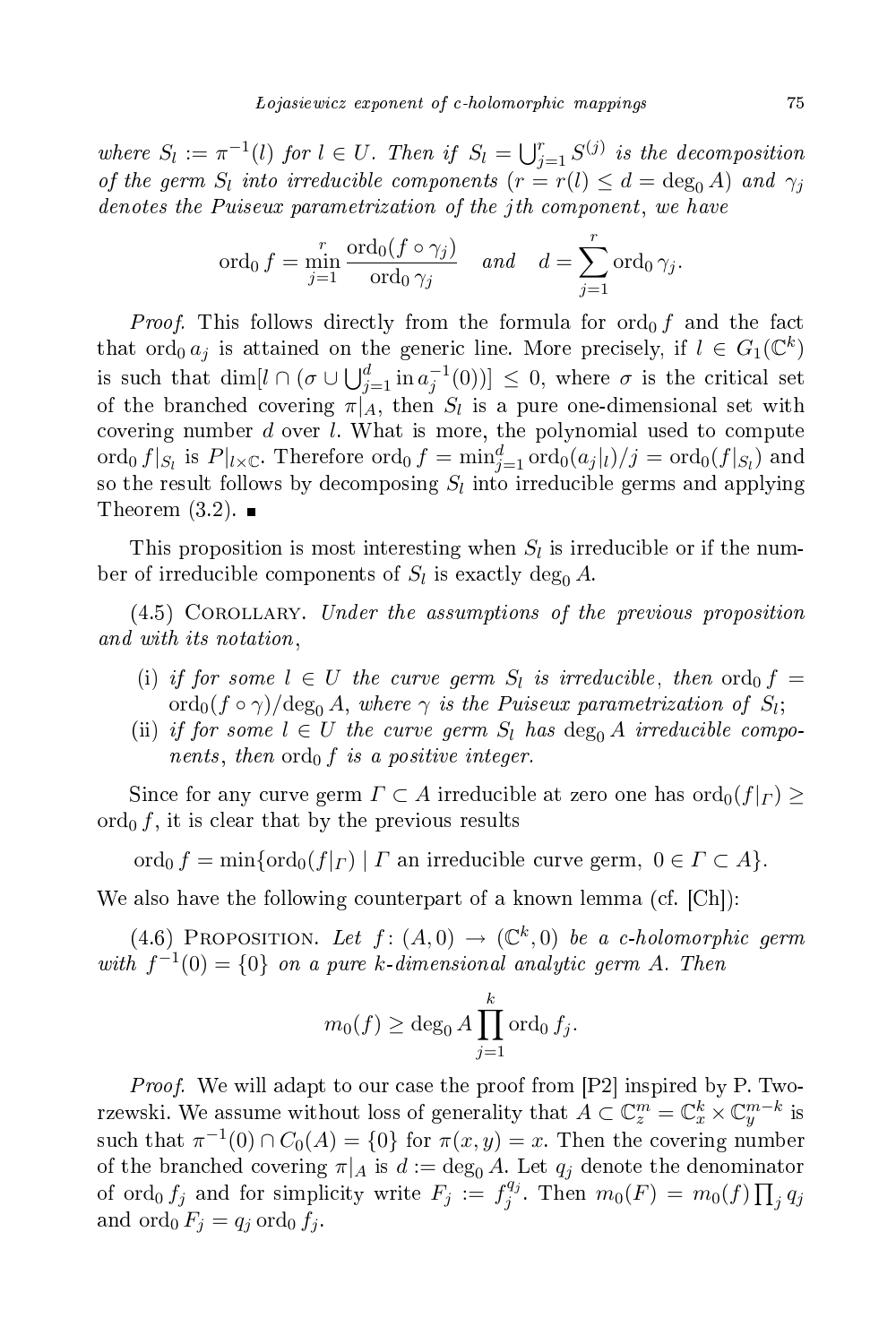Consider the set

$$
G := \{ (z, w) \in A \times \mathbb{C}^k \mid P_j(z, w_j) = 0, j = 1, \dots, k \},\
$$

where  $P_j(z,t) := t^{\text{ord}_0 F_j} - F_j(z) \, \in \, \mathcal{O}_{\text{c}}(A)[t]$  and so  $G$  is analytic. It is obvious that the natural projection  $\zeta(z,w) = z$  is proper on G and so is  $(\pi \circ \zeta)|_G$  in a nbhd of zero. It is clearly an s-sheeted analytic covering with  $s = d \prod_j \text{ord}_0 F_j$  (and so G has pure dimension k, cf. [Ch, p. 47]).

Take now  $v \in \mathbb{C}^k$  such that  $(0, v) \in C_0(G)$  and let  $\lambda_{\nu}, z_{\nu}, w_{\nu}$  be the sequences for computing  $(0, v)$ . Since  $\lambda_{\nu} w_{\nu, j} \rightarrow v_j$  and since in view of the inequality  $|F_j(z_\nu)| \leq c_j |z_\nu|^{\text{ord}_0 \, F_j}$  for some constant  $c_j > 0$  and  $\nu \gg 1$ , one has  $|\lambda_{\nu}w_{\nu,j}|\leq \text{const}\cdot |\lambda_{\nu}z_{\nu}|$ , it follows that  $v_j=0$ . We have thus shown that  $(\pi \circ \zeta)^{-1}(0) \cap C_0(G) = \{0\}$ , which means that

$$
\deg_0 G = \mu_0((\pi \circ \zeta)|_G) = d \prod_j \text{ord}_0 F_j.
$$

On the other hand, one easily sees that the projection  $\rho(z, w) = w$ is proper on G in a nbhd of zero and has covering number  $m_0(F)$ . Thus  $m_0(F) \ge d \prod_j \text{ord}_0 F_j$ , which yields the desired inequality.

NOTE. One checks exactly as in  $[S]$  that this result is also valid when the target space is of dimension  $n > k$ . In this case the estimate is exactly the same (i.e. the product still consists of k factors) if  $f_j$  are ordered in such a way that  $\operatorname{ord}_0 f_1 \leq \cdots \leq \operatorname{ord}_0 f_n$ .

One an also easily prove (using (2.5) and (3.2)) the following

(4.7) PROPOSITION. Let  $f \in \mathcal{O}_c(A, \mathbb{C}^n)$  be such that  $f^{-1}(0) = \{0\}$ . Then

$$
\min\{1,\operatorname{ord}_0 f\} \le \frac{1}{\mathcal{L}(\Gamma_f, \{0\} \times \mathbb{C}^n;0)} \le \mathcal{L}(f,0).
$$

Thus  $C_0(\Gamma_f) \cap (\{0\} \times \mathbb{C}^n) = \{0\}$  implies  $\mathcal{L}(f; 0) \geq 1$ . Moreover, if  $A_0$  is an irreducible curve germ, then

$$
\mathcal{L}(f;0) \leq 1 \quad implies \quad \mathcal{L}(f;0) = \frac{1}{\mathcal{L}(\Gamma_f,\{0\} \times \mathbb{C}^n;0)}.
$$

We finish this section with an estimate of the Łojasiewicz exponent in the general case. Consider  $f \in \mathcal{O}_c(A, \mathbb{C}^n)$  non-constant and such that  $f(0) = 0$ . Then by Theorem  $(2.1)$ , f satisfies condition  $(s)$  at zero. We suppose hereafter that  $\dim_0 A \geq 1$ .

(4.8) LEMMA. If f is as above and  $\Gamma \subset A$  is any analytic curve irreducible at zero such that  $C_0(\Gamma) \cap C_0(f^{-1}(0)) = \{0\}$ , then  $\mathcal{L}(f; 0) \geq \mathcal{L}(f|_{\Gamma}; 0)$ . Thus also  $\mathcal{L}(f; 0) \geq \text{ord}_0 f$ .

*Proof.* We may suppose that A is of constant dimension. Note first that urves satisfying the assumptions always exist. On the one hand, ondition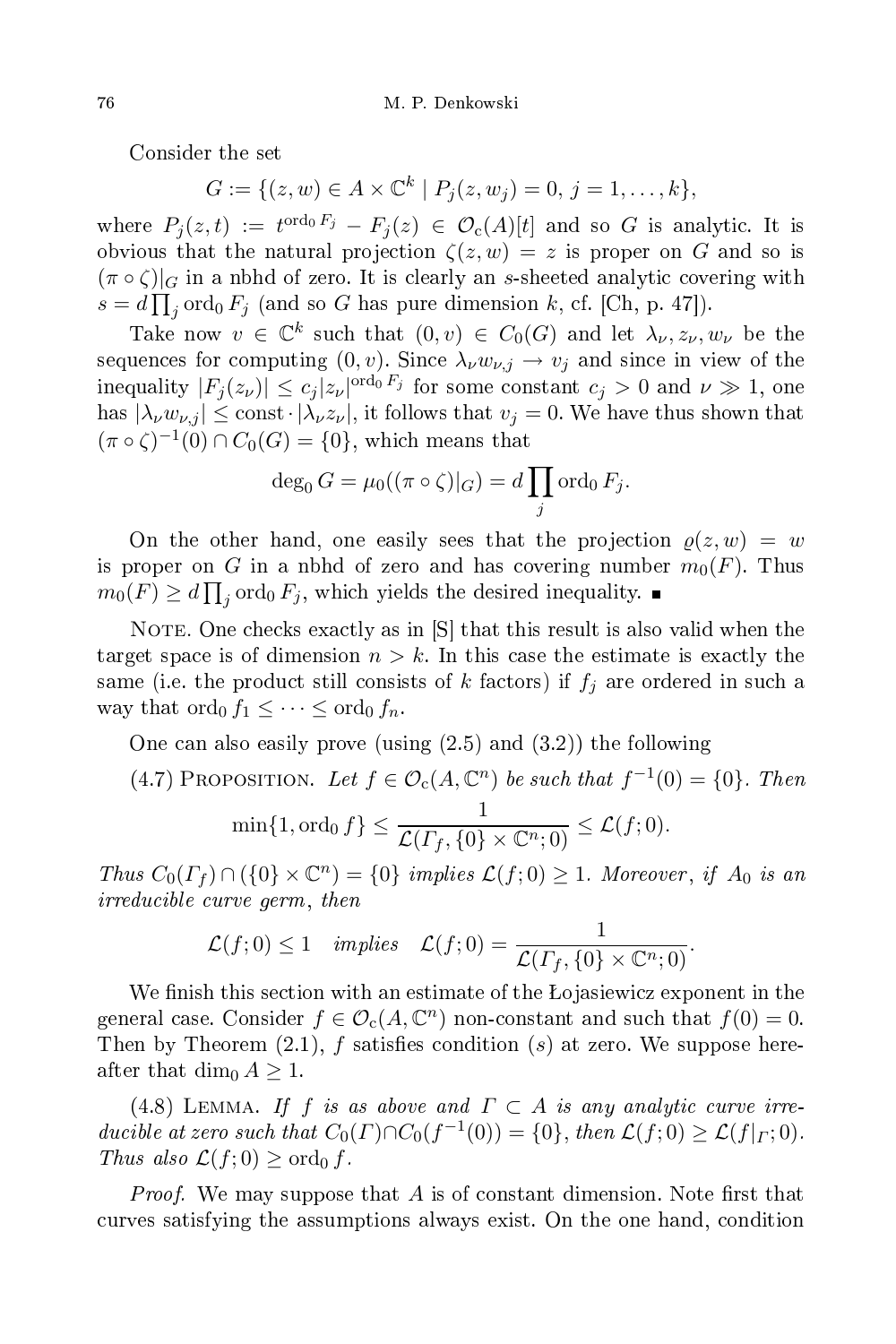(s) on  $\Gamma$  yields  $|f(\gamma(t))| \geq c_1 \text{dist}(\gamma(t), f^{-1}(0))^{\alpha}$  for t in a nbhd of zero, where  $\gamma$  is a Puiseux parametrization of  $\Gamma$  at zero. On the other hand, by [T1, 3.4],  $\Gamma$  and  $f^{-1}(0)$  are 1-separated at zero since  $\Gamma$  is transversal to the zero set of f. Thus we obtain  $|f(\gamma(t))| \geq \text{const} \cdot |\gamma(t)|^{\alpha}$ , whence the first asserted inequality follows. The second inequality follows from  $(3.2)$ and (3.3).  $\blacksquare$ 

By this lemma, the beautiful result of Cygan  $([Cg])$  and Theorem  $(2.5)$ we have the following straightforward relationship between  $\mathcal{L}(f; 0)$  and the degree  $\deg_0(\Gamma_f\bullet (A\times\{0\}))$  of the improper intersection cycle  $\Gamma_f\bullet (A\times\{0\})$ in the sense of Tworzewski (see  $[T2]$  for the definition and properties).

(4.9) THEOREM. If  $f \in \mathcal{O}_c(A, \mathbb{C}^n)$  is non-constant and such that  $f(0) = 0$ , then  $\operatorname{ord}_0 f \leq \mathcal{L}(f; 0) \leq \deg_0(\Gamma_f \bullet (A \times \{0\})).$ 

5. A better estimate of the Łojasiewicz exponent. Now we are ready to prove an addendum to Theorem (2.6). To do this we generalize a lemma and a proposition due to Płoski (cf. [P2]). In the following,  $0 \notin \mathbb{N}$ (by definition). Recall that for a pure k-dimensional locally analytic set X with proper projection  $\pi$  onto  $\mathbb{C}^k$  and such that  $\pi^{-1}(0) \cap X = \{0\}$  we define, for any  $h \in \mathcal{O}_m$ , the characteristic polynomial  $P_h$  relative to  $\pi|_X$  by setting  $P_h(x,t) = \prod_{z \in \pi^{-1}(x) \cap X} (t - h(z))$  if  $x \notin \sigma$ ,  $\sigma$  being the critical set for  $\pi$ , and then extending the coefficients through  $\sigma$  by Riemann's theorem. We have the following

(5.1) LEMMA ( $[P2, (2.2)]$ ). In the above setting, for any linear form  $L \in$  $\mathcal{L}(\mathbb{C}^m,\mathbb{C})$  one has  $\operatorname{ord}_0 P_L \ge \operatorname{deg}_0 X$ .

We then obtain the following counterpart of  $[P2, (2.3)]$ :

(5.2) PROPOSITION. Let  $f:(A,0) \rightarrow (\mathbb{C}^k,0)$  be a c-holomorphic germ on a pure k-dimensional germ  $A \subset \mathbb{C}^m$  at zero such that  $f^{-1}(0) = \{0\},\$ and let  $g: (A,0) \to (\mathbb{C},0)$  be a non-constant c-holomorphic function germ. Let q and  $q_i$  be any positive integers such that  $q \text{ ord}_0 g, q_j \text{ ord}_0 f_j \in \mathbb{N}$ . Finally, let  $P_G \in \mathcal{O}_k[t]$  be the characteristic polynomial of  $G := g^q$  relative to  $F := (f_1^{q_1}, \ldots, f_k^{q_k})$  (i.e. relative to  $\pi|_{\Gamma_F}$ , where  $\pi$  is the natural projection onto  $\mathbb{C}^k$ ). Then, if  $w \in \mathbb{C}^k$ ,

$$
\operatorname{ord}_0 P_G(w_1^{q_1 \operatorname{ord}_0 f_1}, \dots, w_k^{q_k \operatorname{ord}_0 f_k}, t^{q \operatorname{ord}_0 g}) \ge \deg_0 A \operatorname{ord}_0 g \prod_{j=1}^k \operatorname{ord}_0 f_j \cdot q \prod_{j=1}^k q_j.
$$

*Proof.* Let  $\Gamma$  be the graph of  $(F, G)$ . It is a pure k-dimensional analytic germ at zero with proper projection  $\varrho: \mathbb{C}^m \times \mathbb{C}^k \times \mathbb{C} \ni (z, w, t) \mapsto w \in \mathbb{C}^k$ . It is clear that for any w which is not critical for  $\rho|_{\Gamma}$  or for F, one has exactly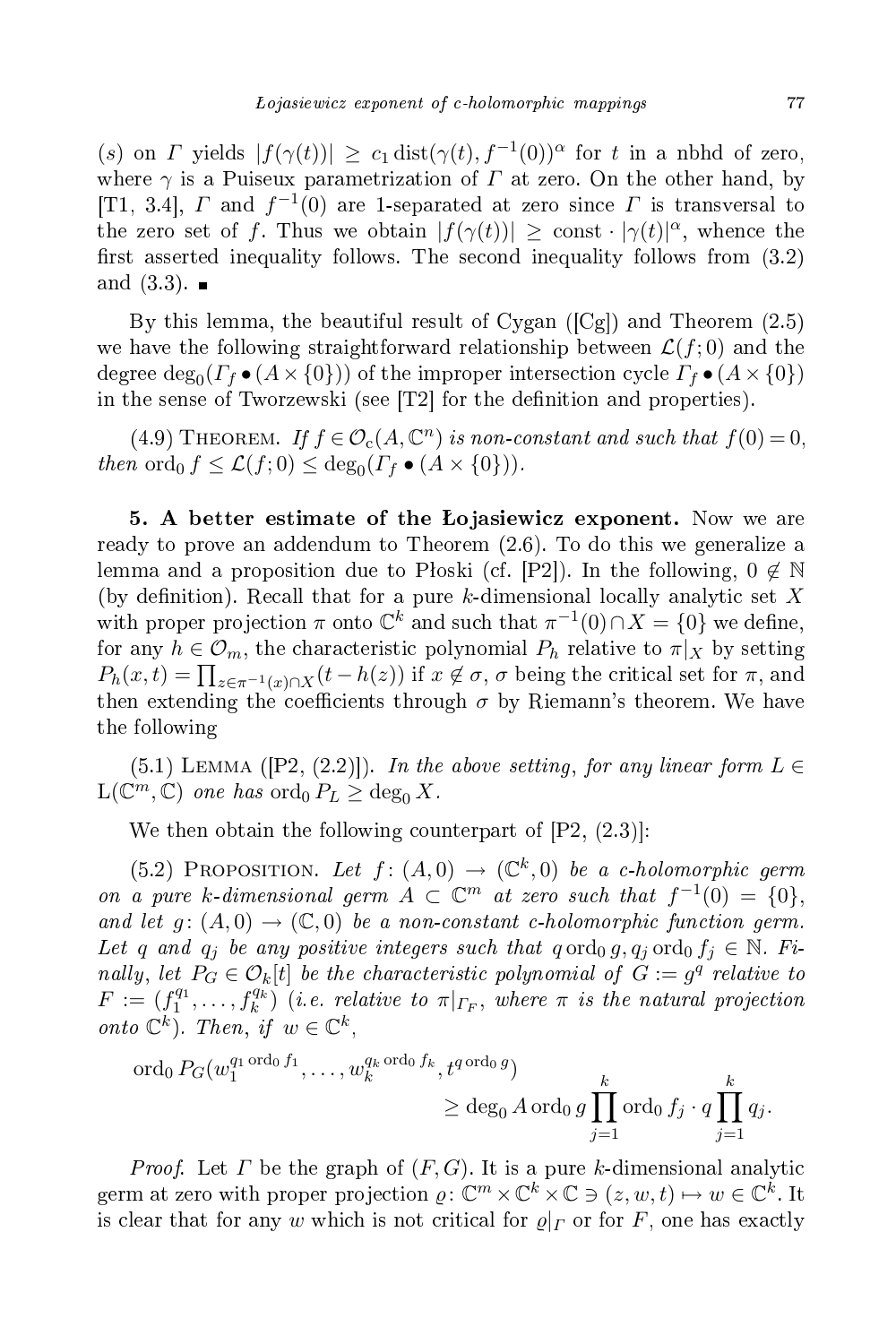$m_0(f) \prod_j q_j = m_0(F)$  points in the fibre  $\varrho^{-1}(w) \cap \varGamma$ . It is thus the covering number  $\mu_0(\varrho|_{\Gamma})$ .

Take  $L(z, w, t) = t$  and let  $P_L \in \mathcal{O}_k[t]$  be its characteristic polynomial relative to  $\varrho|_{\Gamma}$ . One easily sees that  $P_L = P_G$ . If now

 $\widetilde{\Gamma} \! :=\! \{(z,w,t)\!\in\! A \!\times\! \mathbb{C}^k \!\times\! \mathbb{C}\mid g(z)^q\!=\! t^{q\,\text{ord}_0 \,g},\, f_j(z)^{q_j}\!=\!w_j^{q_j\,\text{ord}_0 \,f_j}$  $j_j^{\mathcal{G}_j \text{ of } \mathcal{G}_j}$ ,  $j = 1, \ldots, k\},\$ then it is easy to see that  $\mu_0(\varrho|\tilde{f}) = m_0(F)q \text{ ord}_0 g$ . On the other hand, if  $\zeta$  is a projection in  $\mathbb{C}^m$  realizing  $\deg_0 A$  (i.e.  $\zeta^{-1}(0) \cap C_0(A) = \{0\}$ ) and if  $p(z, w, t) = z$ , then one checks exactly as in the proof of Proposition (4.6)

$$
\deg_0 \widetilde{\Gamma} = \mu_0((\zeta \circ p)|_{\widetilde{\Gamma}}) = \deg_0 A \ q \operatorname{ord}_0 g \prod_{j=1}^k q_j \operatorname{ord}_0 f_j.
$$

Finally, consider the characteristic polynomial  $\widetilde{P}_L$  of L relative to  $\varrho|_{\widetilde{P}}$ . Once  $\Gamma$  . Once again it is easy to observe that  $\widetilde{P}_L(w,t) = P_L(w_1^{q_1 \text{ ord}_0 f_1}, \ldots, w_k^{q_k \text{ ord}_0 f_k})$  $\frac{q_k}{k}$ <sup>ordo</sup>  $\frac{q_k}{k}$ ,  $t^{q \operatorname{ord}_0 g}$ ). Hence we obtain

 $\operatorname{ord}_0 P_G(w_1^{q_1 \cdot \operatorname{ord}_0 f_1}, \dots, w_k^{q_k \cdot \operatorname{ord}_0 f_k})$  $\int_k^{q_k \text{ ord}_0 f_k}, t^{q \text{ ord}_0 g}) = \text{ord}_0 \,\widetilde{P}_L \ge \text{deg}_0 \,\widetilde{\Gamma}$ 

by Lemma  $(5.1)$ , which is the required inequality.

Similarly to  $[P2]$  we obtain

that  $(\zeta \circ p)^{-1}(0) \cap C_0(\Gamma) = \{0\}$  and so

(5.3) COROLLARY. If  $f:(A,0) \to (\mathbb{C}^k,0)$  is a c-holomorphic germ on a pure k-dimensional analytic germ A such that  $f^{-1}(0) = \{0\}$ , then for any c-holomorphic germ  $g: (A,0) \to (\mathbb{C},0)$  there are k functions  $h_j \in \mathcal{O}_c(A)$ such that in a nbhd of zero  $g^{q \cdot m_0(f)}$   $\prod_j q_j = \sum_{j=1}^k h_j f_j^{q_j}$ j  $\frac{u}{u}$ 

$$
q_j \text{ ord}_0 f_j + \text{ord}_0 h_j \ge \deg_0 A q \text{ ord}_0 g \prod_{i=1}^k q_i \text{ ord}_0 f_i \quad \text{for } j = 1, \ldots, k,
$$

where  $q, q_j \in \mathbb{N}$  are such that  $q \text{ ord}_0 g, q_j \text{ ord}_0 f_j \in \mathbb{N}$ .

*Proof.* Set  $F := (f_1^{q_1}, \ldots, f_k^{q_k})$  and  $G := g^q$ . The characteristic polynomial  $P_G \in \mathcal{O}_k[t]$  is unitary of degree  $m_0(f) \prod_j q_j = m_0(F)$  and distinguished. Therefore applying Hadamard's lemma to its coefficients  $a_j$  we have  $a_j(w) = \sum_{i=1}^k w_i a_j^i(w),$  and so one may write  $P_G$  as

$$
P_G(w,t) = t^{m_0(F)} + w_1 H_1(w,t) + \cdots + w_k H_k(w,t),
$$

where  $H_j(w, t) = \sum_{l=1}^{m_0(F)} a_l^j$  $\mathcal{O}_l^j(w)t^{m_0(F)-l}\in\mathcal{O}_k[t]\subset\mathbb{C}\{y,t\}.$  Without loss of generality we may assume that the supports of the series of  $w_jH_j(w, t)$  are pairwise disjoint, and so if we write

$$
v(h) := \operatorname{ord}_0 h(w_1^{q_1 \operatorname{ord}_0 f_1}, \dots, w_k^{q_k \operatorname{ord}_0 f_k}, t^{q \operatorname{ord}_0 g}) \quad \text{ for } h \in \mathcal{O}_{k+1},
$$

we have  $v(w_j H_j(w, t)) \ge v(P_G(w, t))$  for  $j = 1, ..., k$ . Now we require only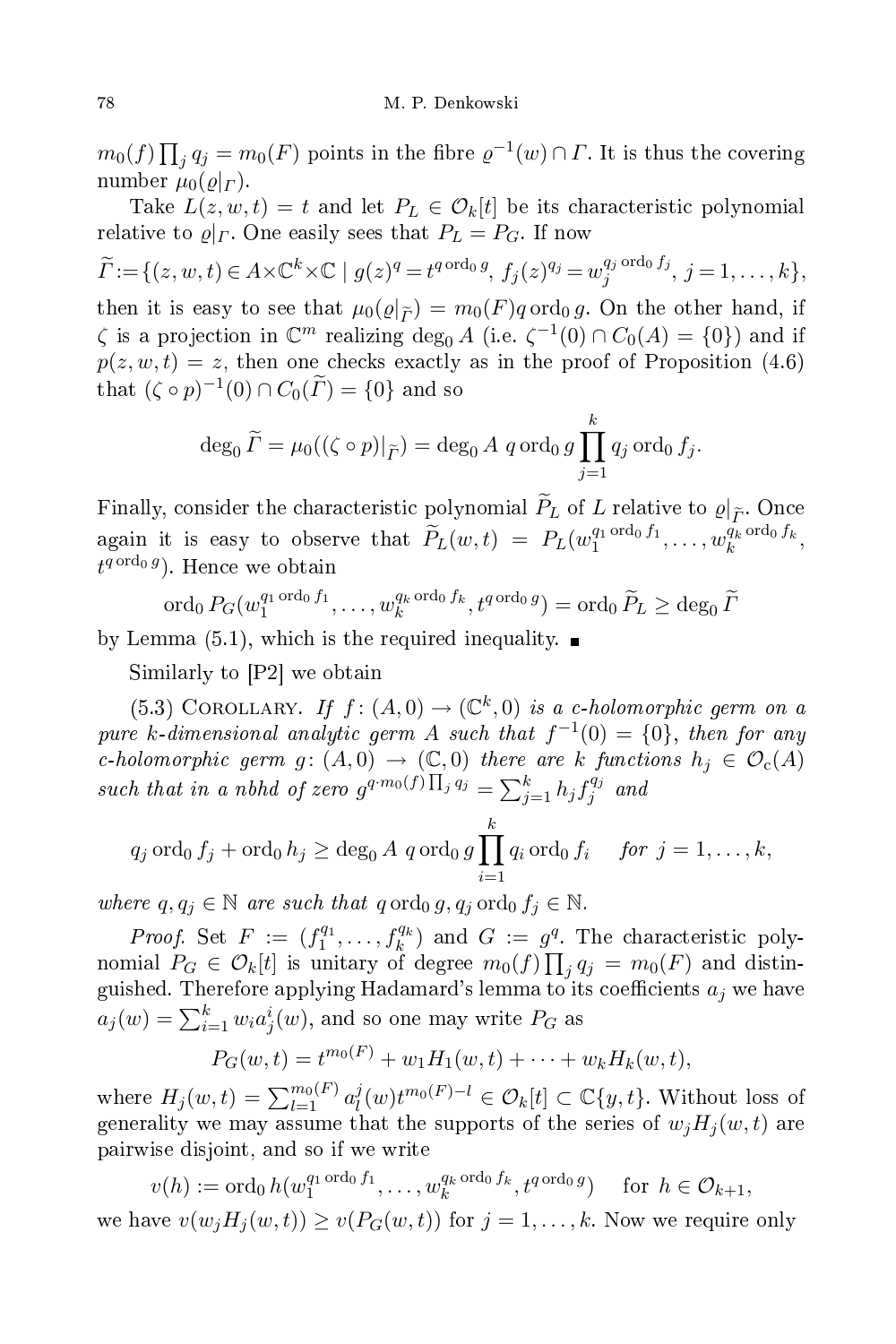LEMMA. If  $h: (X,0) \to (\mathbb{C}_y^n,0)$  and  $P: (\mathbb{C}_y^n,0) \to (\mathbb{C},0)$  are non-constant c-holomorphic germs, where  $X \subset \mathbb{C}_x^m$  is an analytic germ at zero, then

$$
\operatorname{ord}_0 P(h(x)) \cdot \max_{j=1}^n r_j \ge \operatorname{ord}_0 P(y_1^{r_1 \operatorname{ord}_0 h_1}, \dots, y_n^{r_n \operatorname{ord}_0 h_n}),
$$

where  $r_i$  are any positive integers such that  $r_i$  ord<sub>0</sub>  $h_i \in \mathbb{N}$ .

Proof of the lemma. Let  $\theta := \text{ord}_0 P(y_1^{r_1 \text{ ord}_0 h_1}, \dots, y_n^{r_n \text{ ord}_0 h_n}).$  Then there is a polydisc V of radius  $R < 1$  such that

$$
|P(y_1^{r_1 \text{ ord}_0 h_1}, \dots, y_n^{r_n \text{ ord}_0 h_n})| \le \text{const} \cdot |y|^{\theta}, \quad y \in V.
$$

We take a nbhd  $U$  of  $0 \in \mathbb{C}^m$  such that  $h(U \cap X) \subset V$  and for each  $x \in U \cap X$ we choose y so that  $y_j^{r_j \text{ ord}_0 h_j} = h_j(x)$  for  $j = 1, ..., n$ . Then we obtain

$$
|P(h(x))| \le \text{const} \cdot \max\{|h_1(x)|^{\frac{1}{r_1 \text{ ord}_0 h_1}}, \dots, |h_n(x)|^{\frac{1}{r_n \text{ ord}_0 h_n}}\}^{\theta}, \quad x \in U \cap X.
$$

Shrinking U if necessary, we may assume that  $|x| < 1$  and  $|h_i(x)| \leq \text{const}$ .  $|x|^{\text{ord}_0 h_j}$  for all j and  $x \in U \cap X$ . So  $|P(h(x))| \leq \text{const} \cdot |x|^{\theta/\max_j r_j}$  for  $x \in U \cap X$  and so the lemma is proved.

We finish the proof of the corollary by observing that by the Lemma together with Proposition (5.2) we have (since  $v(h_1h_2) = v(h_1) + v(h_2)$ )

$$
q_j \operatorname{ord}_0 f_j + \operatorname{ord}_0(H_j(F, G)) \ge \deg_0 A \text{ } q \operatorname{ord}_0 g \prod_{i=1}^k q_i \operatorname{ord}_0 f_i
$$

and since  $P_G(F, G) \equiv 0$ , it suffices to take  $h_j := -H_j(F, G)$ . ■

(5.4) LEMMA. Let A be an analytic set of pure dimension  $k \geq 1$  in an open set  $\Omega \subset \mathbb{C}^m$  and suppose that  $T_0^{\text{Zar}} A = \mathbb{C}^m$  (i.e. A is minimally embedded in  $\mathbb{C}^m$  at zero). Then coordinates  $x_j$  of  $\mathbb{C}^m$  can be chosen in such a way that  $\operatorname{ord}_0(x_i|_A) = 1$  for  $j = 1, \ldots, m$ .

*Proof.* For the generic choice of coordinates the set A has proper projection at zero on any k-dimensional coordinate plane and each such projection realizes deg<sub>0</sub> A. We will show that  $\text{ord}_0(x_1|_A) = 1$ .

Consider the projection  $\pi$  on the first k coordinates and take a line  $l \in U$ , where  $U$  is the set from Proposition  $(4.4)$ . The line can be chosen so that  $l \cap \{x_1=0\} = \{0\}.$  Then, in the notation of Proposition  $(4.4)$ ,  $S_l$  is transversal to  $\{x_1 = 0\}$ . Therefore for any irreducible component  $\Gamma \subset S_l$  and its Puiseux parametrization  $\gamma$  one has  $\text{ord}_0(x_1 \circ \gamma) = \text{ord}_0 x_1 \cdot \text{ord}_0 \gamma$  and so by Proposition (4.4) we obtain  $\text{ord}_0(x_1|_A) = 1$ .

All this leads to the following estimate of the Lojasiewicz exponent: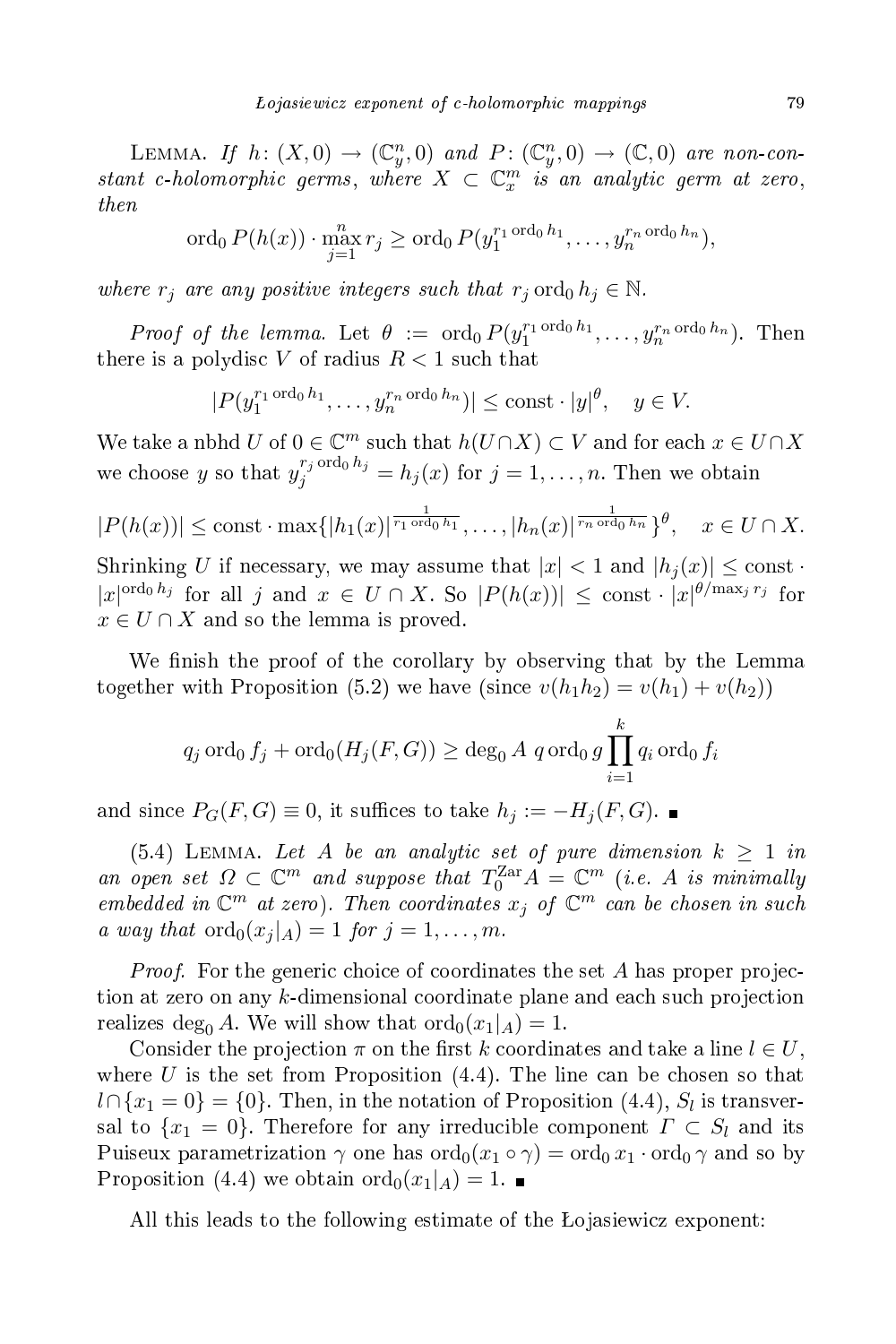(5.5) THEOREM. Let A be an analytic set of pure dimension  $k \geq 1$  in an open set  $\Omega \subset \mathbb{C}^m$  and let  $f \in \mathcal{O}_c(A, \mathbb{C}^k)$  be such that  $f^{-1}(0) = \{0\}$ . Then

$$
\max_{j=1}^k \operatorname{ord}_0 f_j \le \mathcal{L}(f; 0) \le [D(f)]^{k-1} \Big( m_0(f) - \deg_0 A \prod_{j=1}^k \operatorname{ord}_0 f_j \Big) + \max_{j=1}^k \operatorname{ord}_0 f_j,
$$

where  $D(f) = \min\{q \in \mathbb{N} \mid q \text{ ord}_0 f_j \in \mathbb{N}, j = 1, ..., k\}$  is the smallest common denominator of the orders. Note that  $D(f) \leq (\deg_0 A)!$ .

*Proof.* We start with the proof of the leftmost inequality. Let  $\max_j \text{ord}_0 f_j$ = ord<sub>0</sub>  $f_k$ . Since  $\bigcap_j f_j^{-1}(0)$  is a proper intersection, one can check that  ${f_1 = \dots = f_{k-1} = 0}$  is a pure one-dimensional germ near zero. Let  $\gamma$  be a Puiseux parametrization of any of its omponents. Then by Theorem (3.2) (and since  $f_k \circ \gamma \not\equiv 0$ ) we have

$$
\mathcal{L}(f;0) \geq \mathcal{L}(f \circ \gamma;0) = \frac{\text{ord}_0(f_k \circ \gamma)}{\text{ord}_0 \gamma}.
$$

On the other hand,  $\text{ord}_0(f_k \circ \gamma)/\text{ord}_0 \gamma \geq \text{ord}_0 f_k$ , which completes the proof.

We now proceed to proving the second inequality. Similarly to the holomorphic case it is a more or less direct consequence of  $(5.3)$ . We may assume that A is minimally embedded in  $\mathbb{C}^m$  at zero and coordinates are chosen by means of Lemma (5.4).

Let  $d := D(f)$ . For  $j \in \{1, ..., k\}$  let  $G_j$  be the j<sup>th</sup> coordinate function  $x_j$ in  $\mathbb{C}^m$  restricted to A. Set also  $F := (f_1^d, \ldots, f_k^d)$  and observe that  $\mathcal{L}(F; 0) =$  $d\mathcal{L}(f;0).$  Then we have the identity  $G^{m_0(F)}_j = \sum_{i=1}^k h_{i,j}F_i$  with  $h_{i,j} \in \mathcal{O}_{\text{c}}(A)$ su
h that

$$
\operatorname{ord}_0 h_{i,j} \ge \deg_0 A \, \operatorname{ord}_0 G_j \cdot d^k \prod_{i=1}^k \operatorname{ord}_0 f_i - d \max_{i=1}^k \operatorname{ord}_0 f_i.
$$

However,  $\text{ord}_0(x_i | A) = 1$  and so in a nbhd of zero in A we have

$$
|x_j|^{d^k m_0(f)} \le \text{const} \cdot |x|^{\deg_0 A} \, d^k \prod_{i=1}^k \text{ord}_0 f_i - d \max_{i=1}^k \text{ord}_0 f_i |F(x)|,
$$

which yields the desired inequality.  $\blacksquare$ 

 $(5.6)$  REMARK. If A is an irreducible analytic curve, we get exactly the statement of Theorem (3.2) since in this case  $m_0(f) = \text{ord}_0(f \circ \gamma)$  ( $\gamma$  being injective). Furthermore, if A is an open set in  $\mathbb{C}^k$ , we have exactly the statement of  $[P2]$ .

Moreover, applying the methods of  $|S|$  one verifies that the result is still valid if the target space is of dimension  $n > k$ . Under the assumption that  $\mathrm{ord}_0 f_1 \leq \cdots \leq \mathrm{ord}_0 f_n$  it reads exactly as stated in the theorem (i.e. we take into account only the first  $k$  orders).